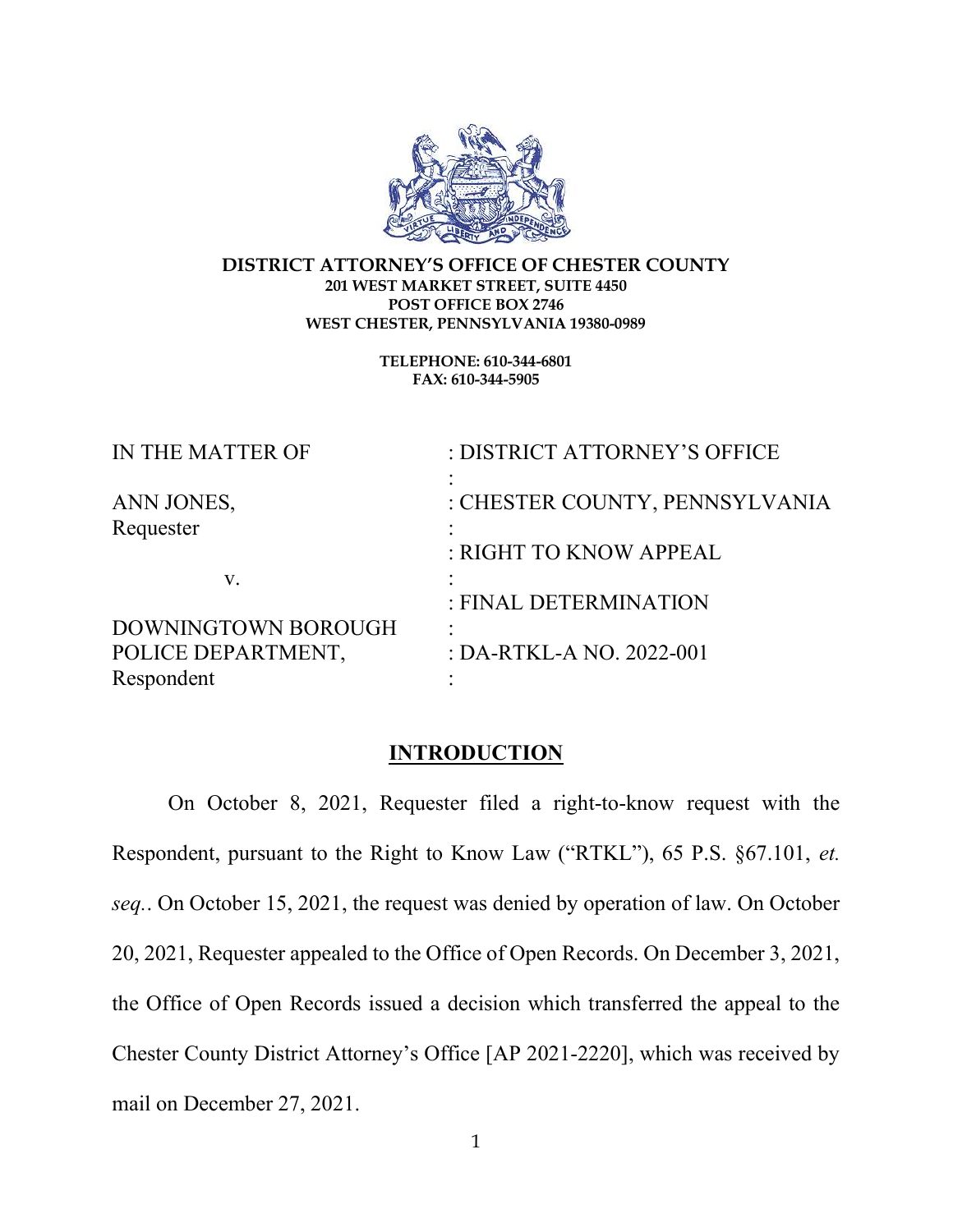For the reasons set forth in this Final Determination, the appeal is DENIED and the Respondent is not required to take any further action.

### FACTUAL BACKGROUND

 On October 8, 2021, Requester filed a right-to-know request with the Respondent, pursuant to the Right to Know Law ("RTKL"), 65 P.S. §67.101, et. seq., requesting: "Police Report regarding my calls to 911 on  $9/13 + 9/14$  as multiple vehicles continue to follow and film me and my young children at home and around town. We're seeking info as to why we're being harassed and by whom."

 On October 15, 2021, the request was denied by operation of law. On October 19, 2021, the request was also denied by letter, stating in part: "On October 8, 2021 you requested incidents D·4139-21 and D-4519-21 which were listed as Suspicious Conditions on the Police Incident Reports. Your request has been denied for the following reason(s) permitted by Section 708(17) (b). The Downingtown Police Department has denied your request because the information requested is for Law Enforcement only pursuant to a non-criminal Investigation."

 On October 20, 2021, Requester appealed to the Office of Open Records. On December 3, 2021, the Office of Open Records issued a decision which transferred the appeal to the Chester County District Attorney's Office [AP 2021-2220], which was received by mail on December 27, 2021.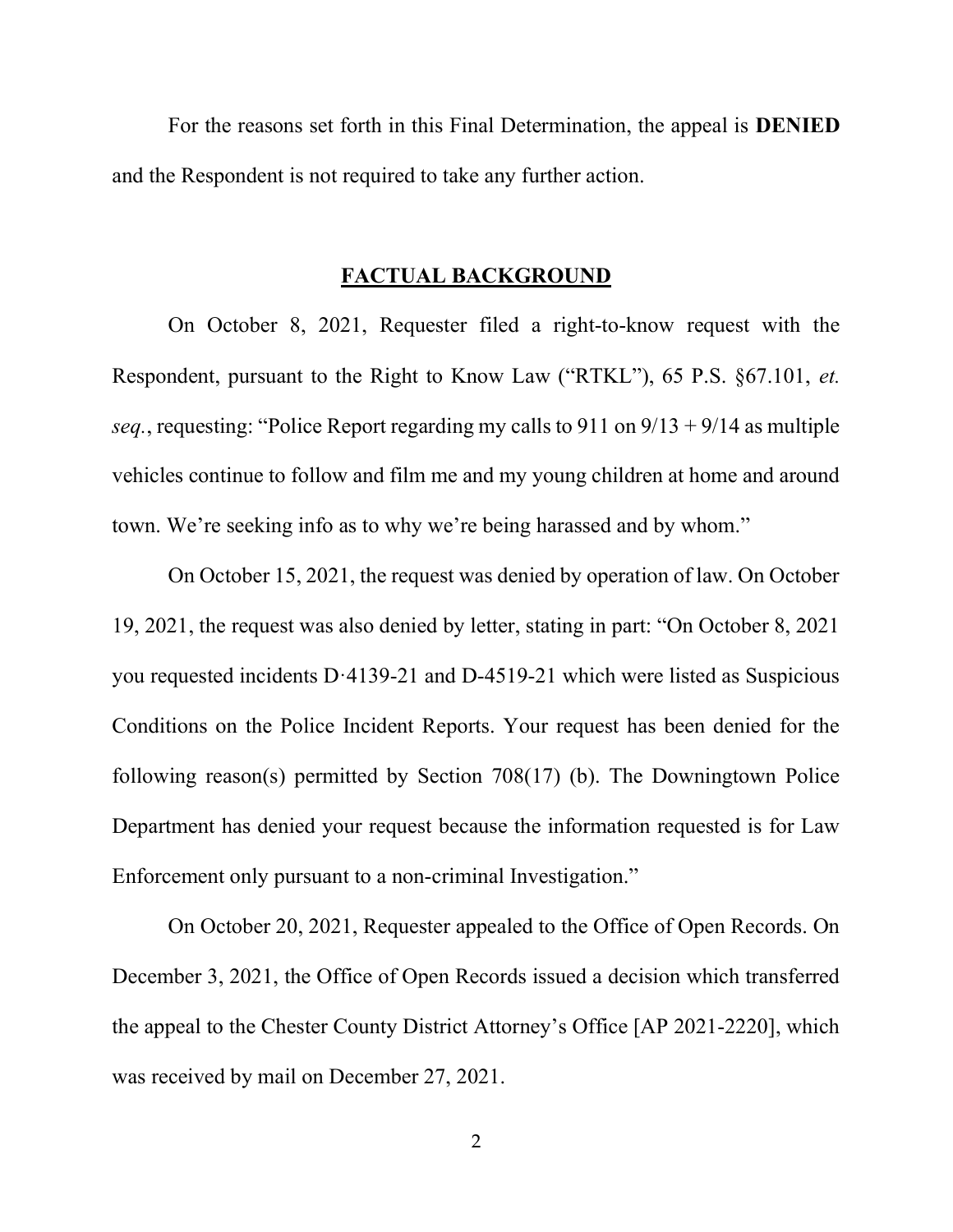On December 3, 2021, the Office of Open Records issued a decision which

stated in part:

Here, the Department submitted the attestation of Ms. Carbo, who attests that upon receipt of the Request, she conducted a good faith search of the Department's records and located one responsive record - a police incident report. Ms. Carbo further attests that the police incident report was generated in furtherance of a criminal investigation performed in response to the Requester's allegations of vehicles following, filming and harassing her and her children and that the report contains complaints of potential criminal conduct other than a private criminal complaint. Under the RTKL, an attestation or statement made under the penalty of perjury may serve as sufficient evidentiary support. See Sherry v. Radnor Twp. Sch. Dist., 20 A.3d 515, 520- 21 (Pa. Commw. Ct. 2011); Moore v. Office of Open Records, 992 A.2d 907, 909 (Pa. Commw. Ct. 2010). In the absence of any competent evidence that the Department acted in bad faith, "the averments in [the attestation] should be accepted as true." McGowan v. Pa. Dep't of Envtl. Prot., 103 A.3d 374, 382-83 (Pa. Commw. Ct. 2014) (citing Office of the Governor v. Scolforo, 65 A.3d 1095, 1103 (Pa. Commw. Ct. 2013)). Therefore, as the Department has made a threshold showing that the requested record may relate to a criminal investigation, this appeal is hereby transferred to the Appeals Officer for the Chester County District Attorney's Office to determine if the record relates to a criminal investigation.<sup>2</sup> See Pennsylvanians for Union Reform v. Centre Cnty. Dist. Attorney's Office, 139 A.3d 354 (Pa. Commw. Ct. 2016) (citing 42 Pa.C.S. § 5103(a) (relating to the process for handling improperly filed appeals)); 65 P.S. § 67.503(d).

<sup>&</sup>lt;sup>2.</sup> The Commonwealth Court has noted that the OOR has the authority to transfer an appeal to "where [a requester] should have initially appealed." See Phila. Dist. Attorney's Office v. Williams, 204 A.3d 1062, \*4 n.5 (Pa. Commw. Ct. 2019) ("... [A]lthough the onus for appealing from an RTKL denial to the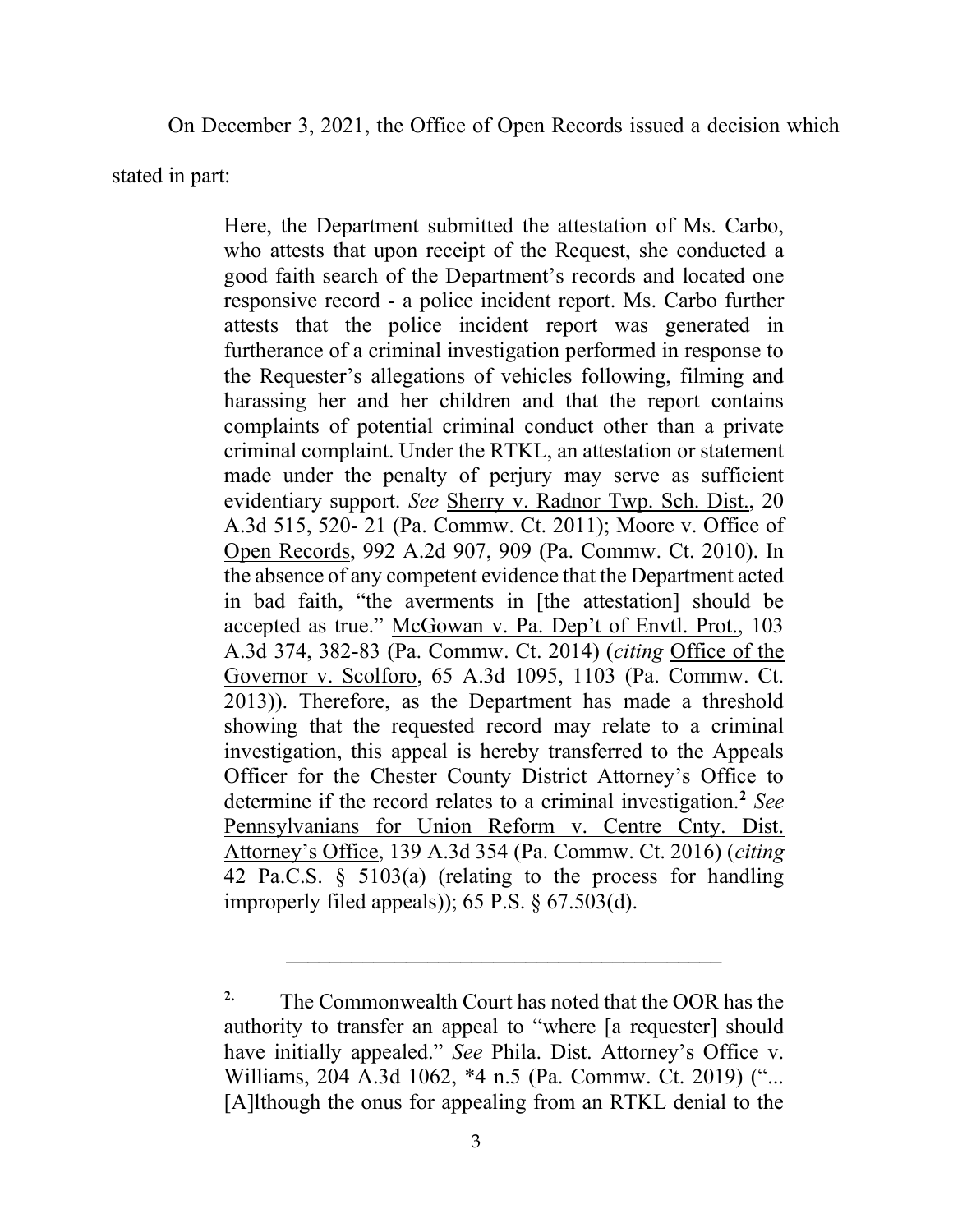proper appeals officer is on the requester, the OOR did not violate the law or any procedure in redirecting the appeal in this case").

In the Matter of Ann Jones v. Downingtown Borough Police Department, Docket

No. AP- 2021-2220 (footnote in original), at 5.

On December 27, 2021, an Appeals Officer for the Chester County District

Attorney's Office gave Notice to the parties of the following:

 On October 8, 2021, Requester filed a right-to-know request with the Respondent, pursuant to the Right to Know Law ("RTKL"), 65 P.S. § 67.101, et. seq.. On October 15, 2021, the request was denied by operation of law. On October 20, 2021, Requester appealed to the Office of Open Records. On December 3, 2021, the Office of Open Records issued a decision which transferred the appeal to the Chester County District Attorney's Office [AP 2021-2220], which was received by mail on December 27, 2021.

 Unless the Requester agrees otherwise, as the appeals officer, I shall make a final determination, which shall be mailed to the Requester and the Respondent, within 30 days of December 27, 2021, which is January 26, 2022. 65 P.S. §  $67.1101(b)(1)$ . If a final determination is not made within 30 days, the appeal is deemed denied by operation of law. 65 P.S. § 67.1101(b)(2). Prior to issuing a final determination, a hearing may be conducted. However, a hearing is generally not needed to make a final determination. The final determination shall be a final appealable order and shall include a written explanation of the reason for the decision. 65 P.S.  $\S$  67.1101(b)(3).

## The Respondent should submit any response on or before January 3, 2022.

The Respondent should note: The Supreme Court has held that a Respondent is permitted to assert exemptions on appeal, even if the agency did not assert them when the request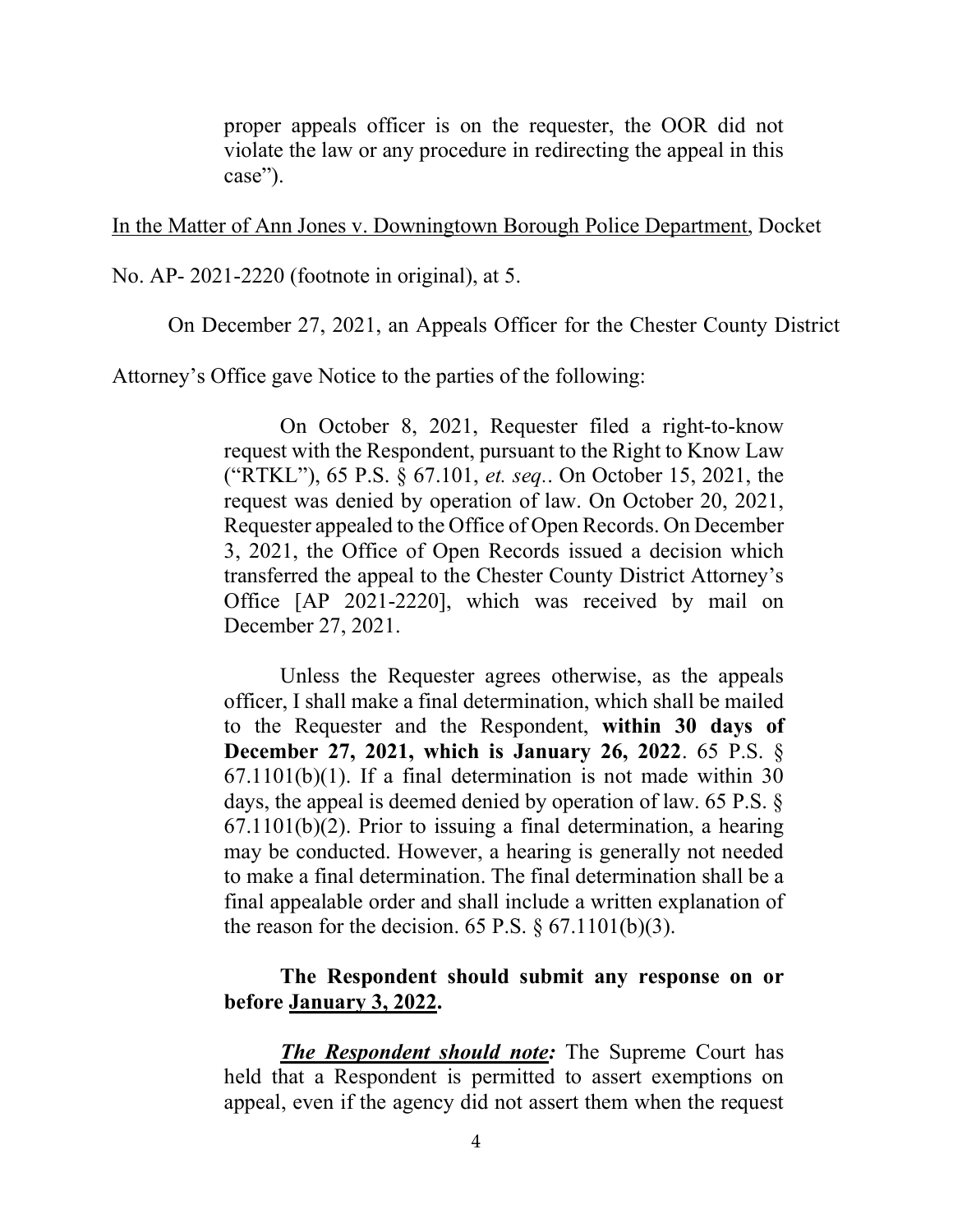was originally denied. Levy v. Senate of Pennsylvania, 619 Pa. 586, 65 A.3d 361 (2013). Merely citing exceptions to the required disclosure of public records or conclusory statements are not sufficient to justify the exemption of public records. Office of the Governor v. Scolforo, 65 A.3d 1095, 1103 (Pa. Cmwlth. 2013).

## The Requester should submit any response on or before January 7, 2022.

**The Requester should note:** The Commonwealth Court has held that, pursuant to 65 P.S. § 67.1101(a), the appeal shall state the grounds upon which the Requester asserts that the record is a public record and shall address any grounds stated by the agency for denying the request. When a Requester fails to state the records sought are public, or fails to address an agency's grounds for denial, the appeal may be dismissed. Padgett v. Pennsylvania State Police, 73 A.3d 644 (Pa. Cmwlth. 2013); Saunders v. Department of Correction, 48 A. 3d 540 (Pa. Cmwlth. 2012); Department of Corrections v. Office of Open Records, 18 A.3d 429 (Pa. Cmwlth. 2011).

Any statements of fact must be supported by an Affidavit made under penalty of perjury by a person with actual knowledge. However, legal arguments and citation to authority do not require Affidavits.

December 27, 2021 Letter of Chief Deputy District Attorney Nicholas J. Casenta,

Jr., Appeals Officer.<sup>1</sup>

On January 3, 2022, Respondent filed a response with Appeals Officer Chief

Deputy District Attorney Casenta. The Requester did not submit a response.

<sup>&</sup>lt;sup>1</sup> Chief Deputy District Attorney Casenta retired on January 7, 2022. The undersigned Appeals Officer has undertaken a through review of all of the materials in order to make this final determination.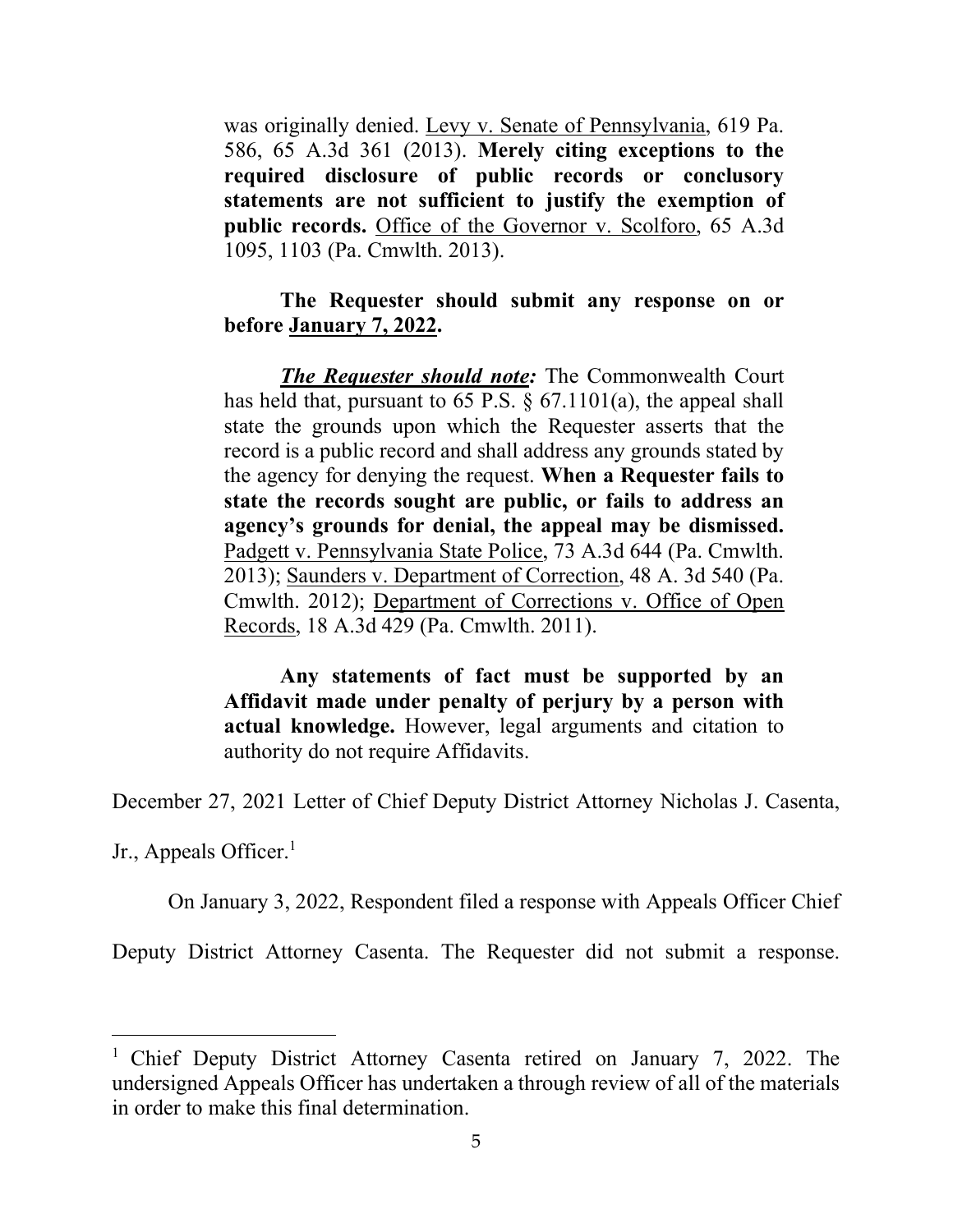Consequently, this decision is based on the initial request and response, the appeal documents, and the additional response of the Respondent.

### LEGAL ANALYSIS

 The Chester County District Attorney's Office is authorized to hear appeals relating to access to criminal investigative records in the possession of a local agency located within Chester County. 65 P.S. §67.503(d)(2) ("The district attorney of a county shall designate one or more appeals officers to hear appeals under Chapter 11 relating to access to criminal investigative records in possession of a local agency of that county. The appeals officer designated by the district attorney shall determine if the record requested is a criminal investigative record.").

 The Downingtown Borough Police Department ("Respondent") is a local agency subject to the RTKL that is required to disclose public documents. 65 P.S. §67.302. Records of a local agency are presumed "public" unless the record: (1) is exempt under 65 P.S. §67.708(b); (2) is protected by privilege; or (3) is exempt from disclosure under any other Federal or State law or regulation or judicial order or decree. 65 P.S. §67.305. "Nothing in this act shall supersede or modify the public or nonpublic nature of a record or document established in Federal or State law, regulation or judicial order or decree." 65 P.S. §67.306.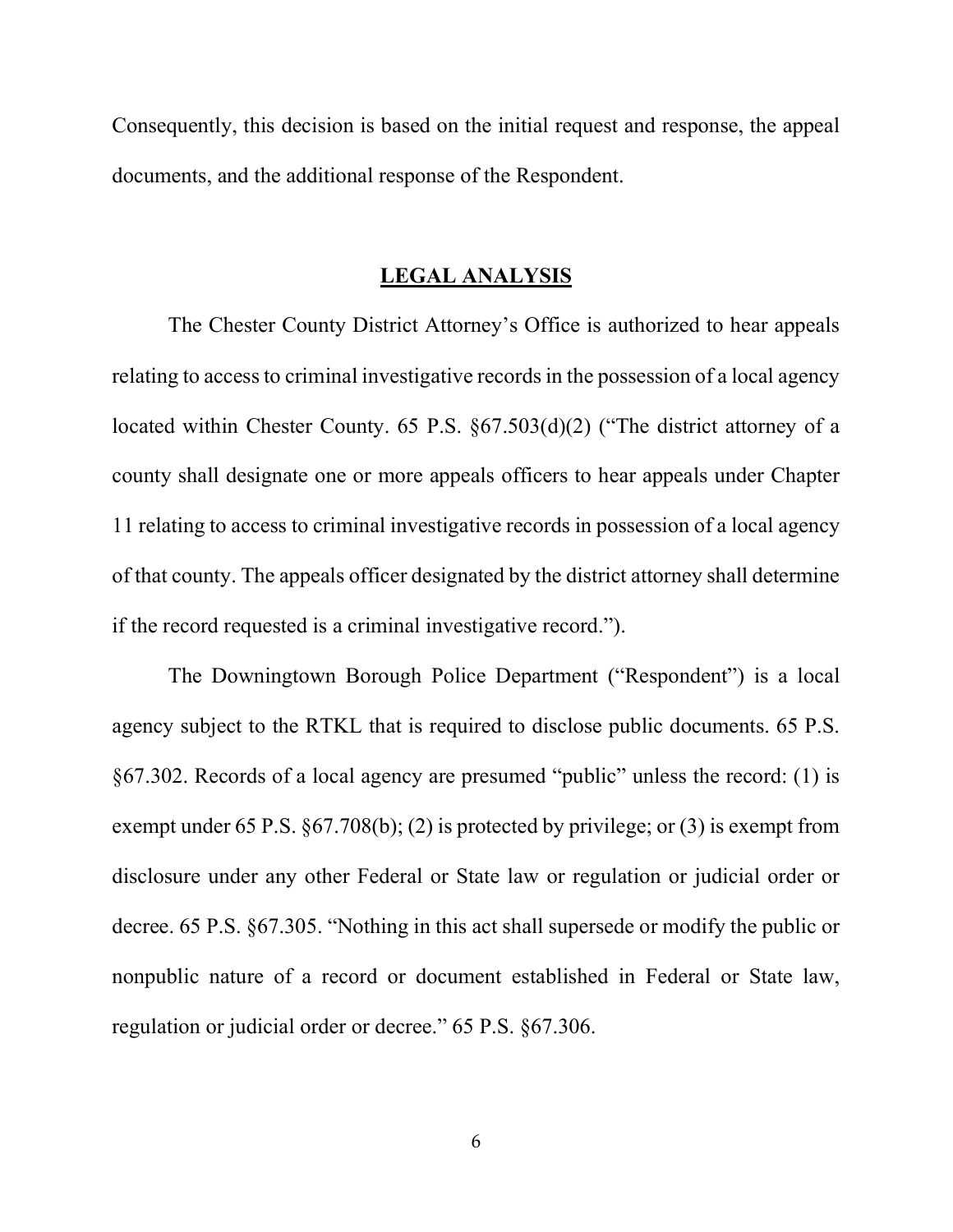The Respondent bears the burden of proving, by a preponderance of the evidence, that the document requested is exempt from public access. 65 P.S. §67.708(a)(1). A preponderance of the evidence standard is the lowest evidentiary standard. The preponderance of evidence standard is defined as the greater weight of the evidence, i.e., to tip a scale slightly is the criteria or requirement for preponderance of the evidence. Commonwealth v. Brown, 567 Pa. 272, 284, 786 A.2d 961, 968 (2001), cert. denied, 537 U.S. 1187, 123 S.Ct. 1351, 154 L.Ed.2d 1018 (2003). "A 'preponderance of the evidence' is defined as 'the greater weight of the evidence ... evidence that has the most convincing force; superior evidentiary weight that, though not sufficient to free the mind wholly from all reasonable doubt, is still sufficient to incline a fair and impartial mind to one side of the issue rather than the other....' Black's Law Dictionary 1301 (9th ed. 2009)." Mitchell v. Office of Open Records, 997 A.2d 1262, 1264 n.3 (Pa. Cmwlth. 2010); See also Commonwealth v. Williams, 532 Pa. 265, 284-286, 615 A.2d 716, 726 (1992) (preponderance of the evidence in essence is proof that something is more likely than not).

 On January 3, 2022, the Respondent submitted a response which included an affidavit from Georgene Carbo, dated January 3, 2022, who serves as the Deputy Open Records Officer for the Downingtown Borough Police Department. The affidavit stated: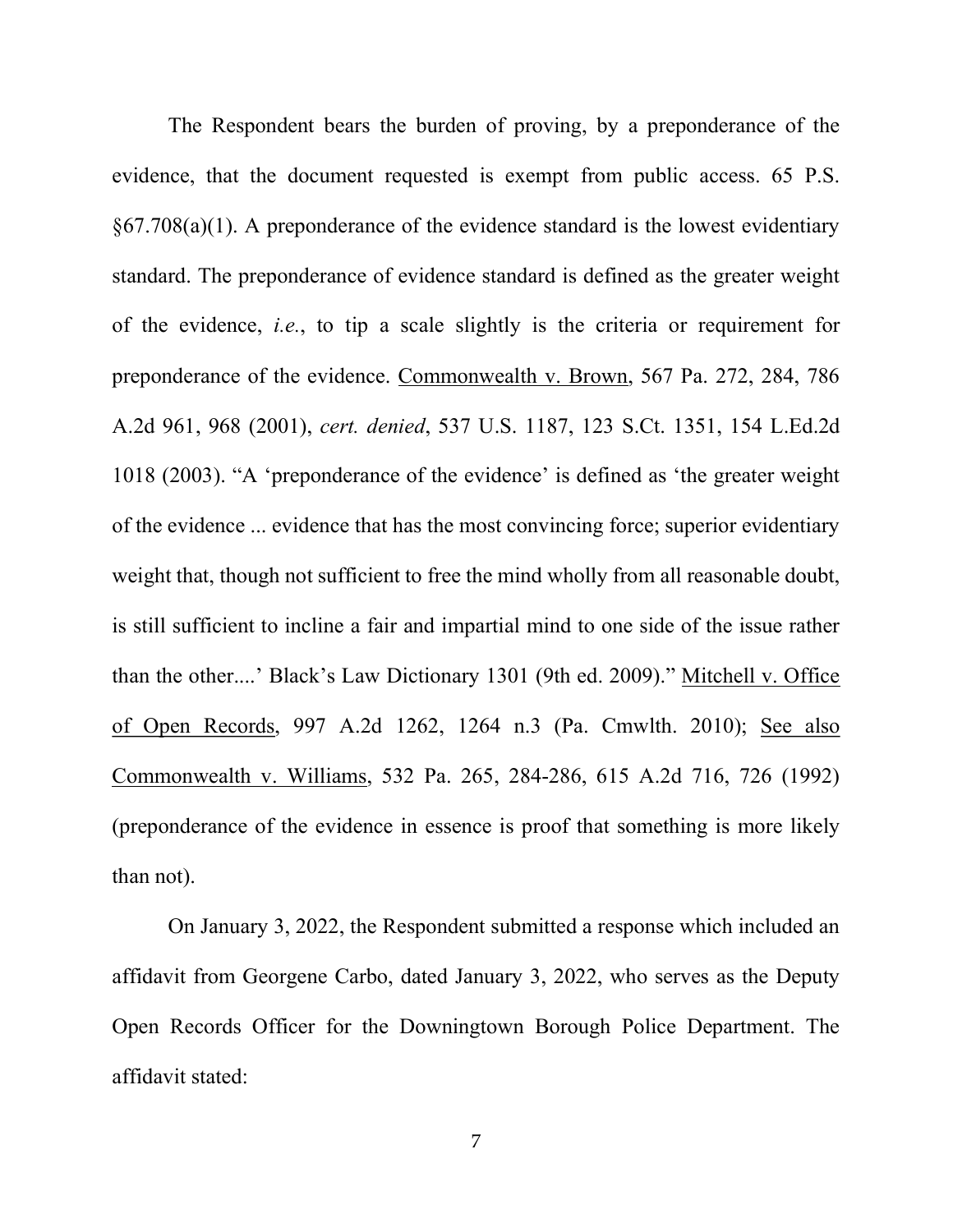I, Georgene Carbo. hereby declare, pursuant to 18 Pa.C.S. § 4904, that the following statements are true and correct based upon my personal knowledge, information, and belief:

1. I serve as the Deputy Open Records Officer for the Downingtown Borough Police Department (the "Police Department").

2. I am one of the Police Department employees responsible for responding to Right to Know Law Requests filed with the Police Department.

3. In my capacity as the Deputy Open Records Officer, I am familiar with the records of the Police Department.

4. Upon receipt of the request, I conducted a thorough examination of files in the possession, custody, and control of the Police Department for records responsive to the request.

5. Additionally, I have inquired with relevant Police Department personnel as to whether the requested records exist in their possession.

6. After conducting a good faith search of the Police Department's files and inquiring with relevant Police Department personnel, I identified all records within the Police Department's possession, custody or control.

7. The responsive records identified consist of one police incident report (the "Police Report").

8. The Police Department generated the Police Report in furtherance of a criminal investigation the Police Department performed in response to the Requester's specific allegations of multiple vehicles repeatedly following, filming, and harassing her and her children.

9. The Police Department withholds the Police Repo1t from the Requester because it constitutes a record relating to a criminal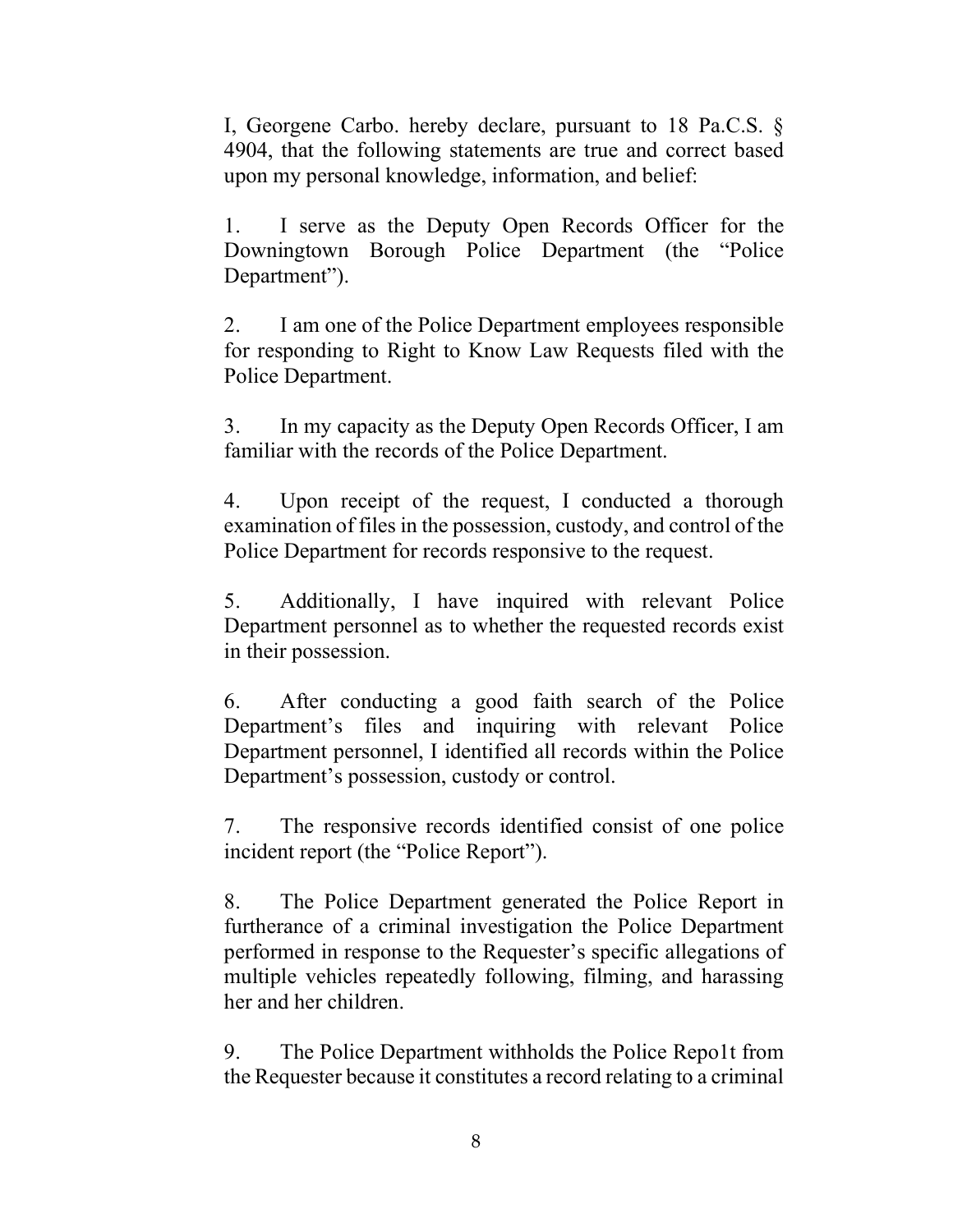investigation, pursuant to Section 708(b)(16) of the Right to Know Law.

10. The Police Report contains complaints of potential criminal conduct other than a private criminal complaint.

11. The Police Department withholds the Police Report from the Requester because it constitutes "investigative information" under the Criminal History Records Information Act.

 Under the RTKL, an affidavit may serve as sufficient evidence to support an appeals officer's decision. Office of Governor v. Davis, 122 A.3d 1185, 1194 (Pa.Cmwlth. 2015); Sherry v. Radnor Twp. Sch. Dist., 20 A.3d 515, 520-21 (Pa. Commw. Ct. 2011); Moore v. Office of Open Records, 992 A.2d 907, 909 (Pa. Commw. Ct. 2010) (affidavit suffices to establish nonexistence of records). In the absence of any evidence that a Respondent has acted in bad faith the averments in an affidavit should be accepted as true. McGowan v. Pa. Dep't of Envtl. Prot, 103 A.3d 374, 382-83 (Pa. Commw. Ct. 2014); Office of the Governor v. Scolforo, 65 A.3d 1095, 1103 (Pa. Commw. Ct. 2013).

 Based on the evidence provided, the Respondent has met its burden of proof as to what documents it possesses, and that they are criminal investigative records and exempt from disclosure.

The RTKL provides that records of an agency (relating to) or (resulting in) a criminal investigation, such as investigative materials, notes, correspondence,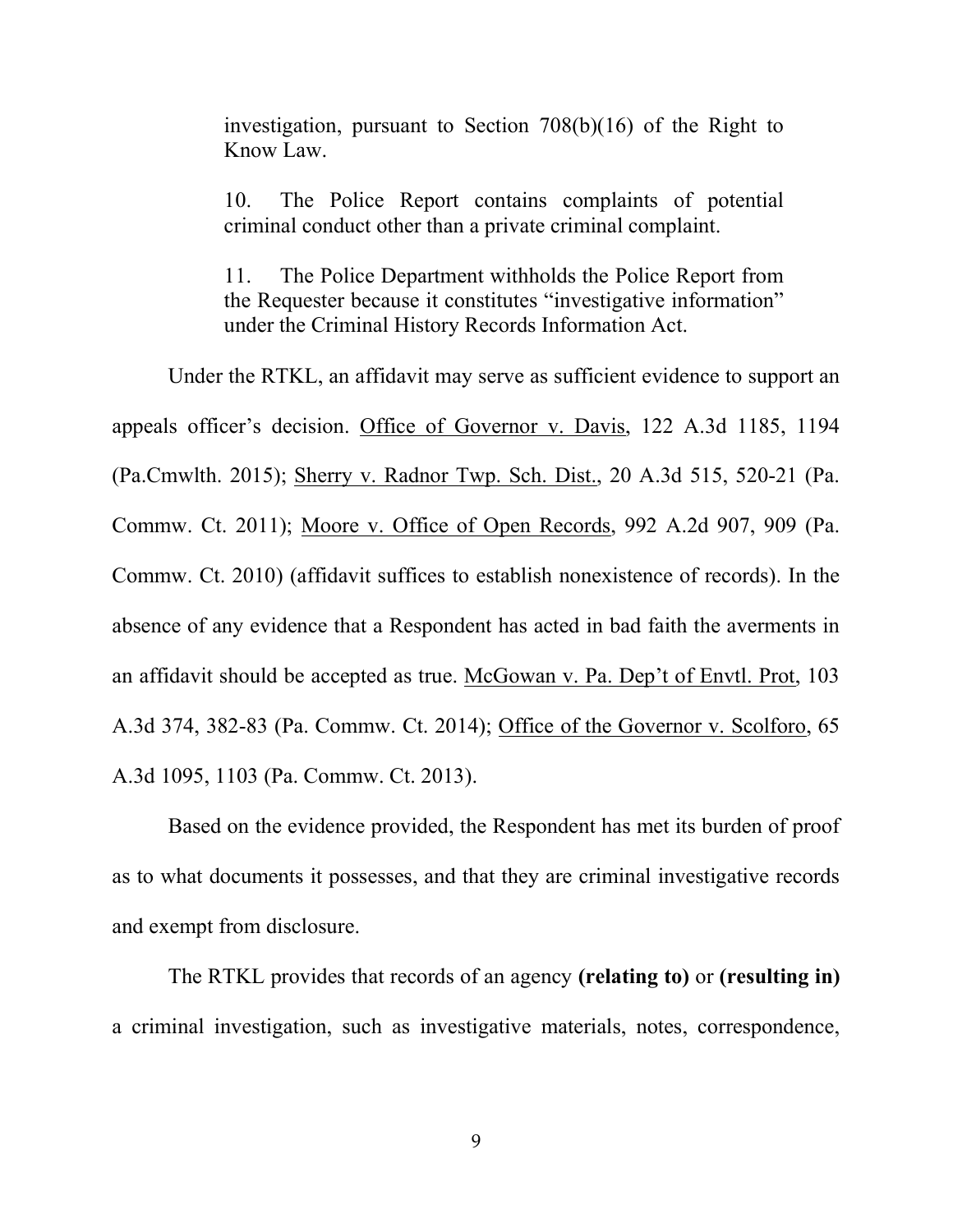videos, reports, and records, may be withheld as exempt. 65 P.S. §67.708(b), titled,

"Exceptions for public records", provides in part as follows:

 (b) Exceptions. -- Except as provided in subsections (c) and (d), the following are exempt from access by a requester under this act:

…

(16) A record of an agency relating to or resulting in a criminal investigation, including:

(i) Complaints of potential criminal conduct other than a private criminal complaint.

(ii) Investigative materials, notes, correspondence, videos and reports.

(iii) A record that includes the identity of a confidential source or the identity of a suspect who has not been charged with an offense to whom confidentiality has been promised.

(iv) A record that includes information made confidential by law or court order.

(v) Victim information, including any information that would jeopardize the safety of the victim.

(vi) A record that, if disclosed, would do any of the following:

(A) Reveal the institution, progress or result of a criminal investigation, except the filing of criminal charges.

(B) Deprive a person of the right to a fair trial or an impartial adjudication.

(C) Impair the ability to locate a defendant or codefendant.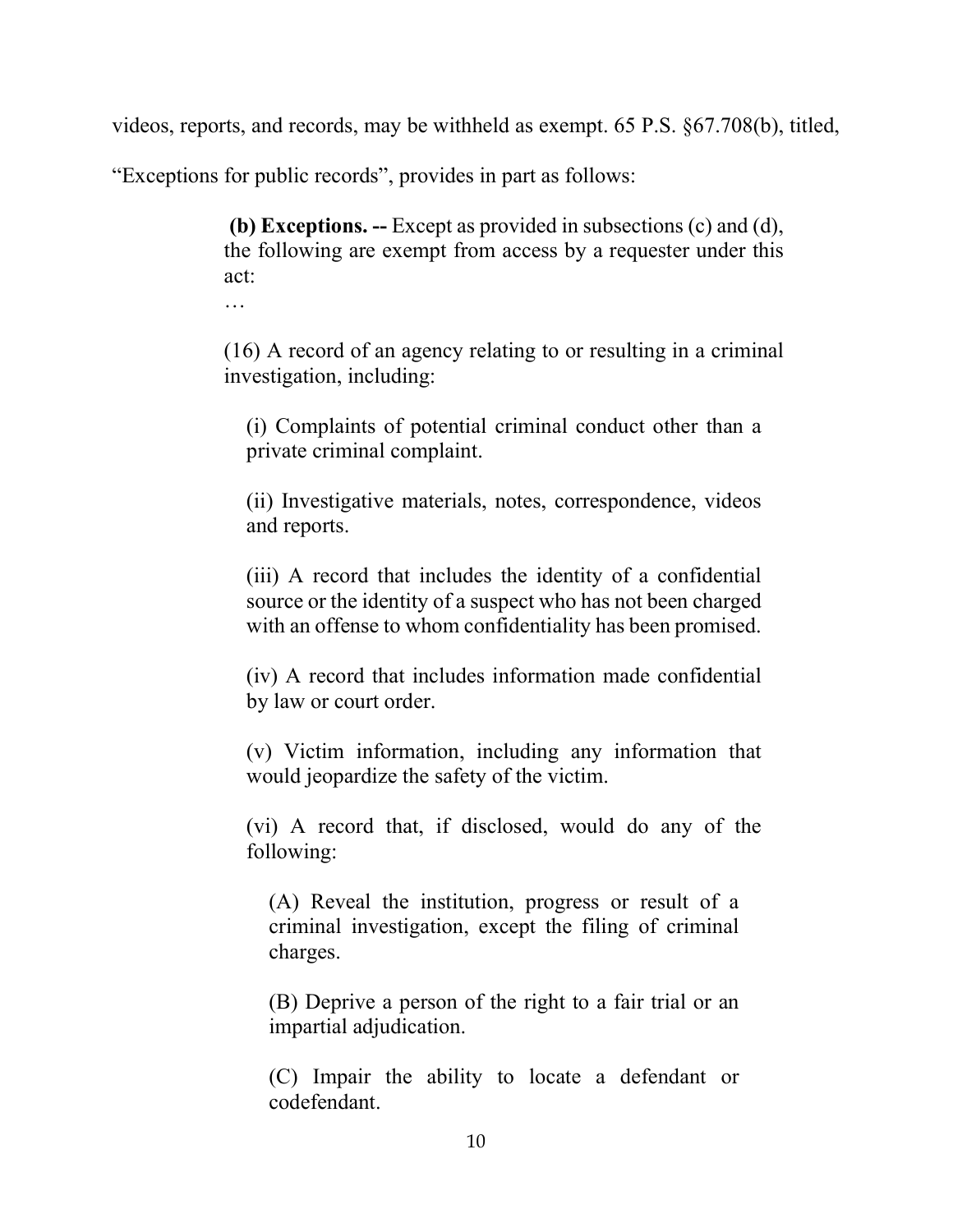(D) Hinder an agency's ability to secure an arrest, prosecution or conviction.

(E) Endanger the life or physical safety of an individual.

This paragraph shall not apply to information contained in a police blotter as defined in 18 Pa.C.S. § 9102 (relating to definitions) and utilized or maintained by the Pennsylvania State Police, local, campus, transit or port authority police department or other law enforcement agency or in a traffic report except as provided under 75 Pa.C.S. § 3754(b)(relating to accident prevention investigations).

65 P.S. §67.708(b).

18 Pa. C.S.A. §9102 (relating to definitions) states in part: "'Police blotter.' A chronological listing of arrests, usually documented contemporaneous with the incident, which may include, but is not limited to, the name and address of the individual charged and the alleged offenses." 18 Pa. C.S.A. §9102 (relating to definitions) states in part: "'Investigative information.' Information assembled as a result of the performance of any inquiry, formal or informal, into a criminal incident or an allegation of criminal wrongdoing and may include modus operandi information."

 In Pennsylvania State Police v. Office of Open Records, 5 A.3d 473 (Pa. Cmwlth. 2010), the en banc Commonwealth Court found an incident report exempt from disclosure pursuant to 65 P.S. §67.708(b)(16). The Court held that the incident report was not a public record because the incident report was not the equivalent of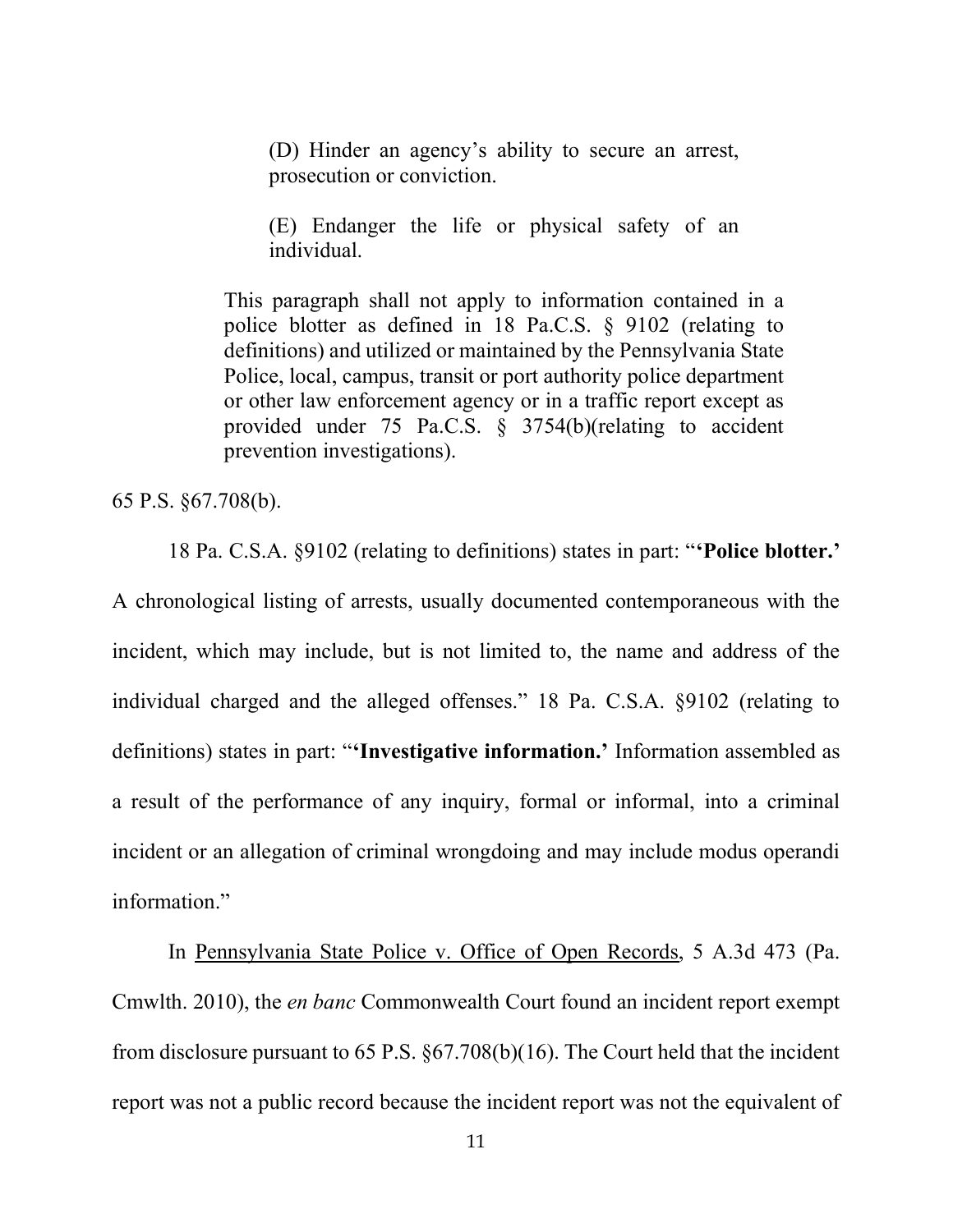a police blotter under the RTKL and the Criminal History Records Information Act

("CHRIA").

In Pennsylvania State Police v. Grove, 640 Pa. 1, 161 A.3d 877 (2017), the

Supreme Court discussed the definition of "criminal investigative records", in part:

The RTKL requires Commonwealth agencies to provide access to public records upon request. 65 P.S. § 67.301 ("A Commonwealth agency shall provide public records in accordance with this act."). Section 102 of the RTKL defines a "public record" as: "A record, including a financial record, of a Commonwealth or local agency that: (1) is not exempt under section 708; (2) is not exempt from being disclosed under any other Federal or State law or regulation or judicial order or decree; or (3) is not protected by a privilege." 65 P.S. § 67.102. A "record" is further defined under the RTKL as:

Information, regardless of physical form or characteristics, that documents a transaction or activity of an agency and that is created, received or retained pursuant to law or in connection with a transaction, business or activity of the agency. The term includes a document, paper, letter, map, book, tape, photograph, film or sound recording, information stored or maintained electronically and a dataprocessed or image-processed document.

Id. There is no dispute that MVRs are public records of an agency as defined in the RTKL and thus subject to public disclosure unless some exemption applies. We consider whether MVRs generally, and the video portions of Trooper Vanorden and Trooper Thomas's MVRs in this matter specifically, qualify under an enumerated exemption to disclosure described in Section 708(b)(16) of the RTKL regarding "criminal investigative records."

…

Under the Statutory Construction Act, where the words or phrases at issue are undefined by the statute itself, we must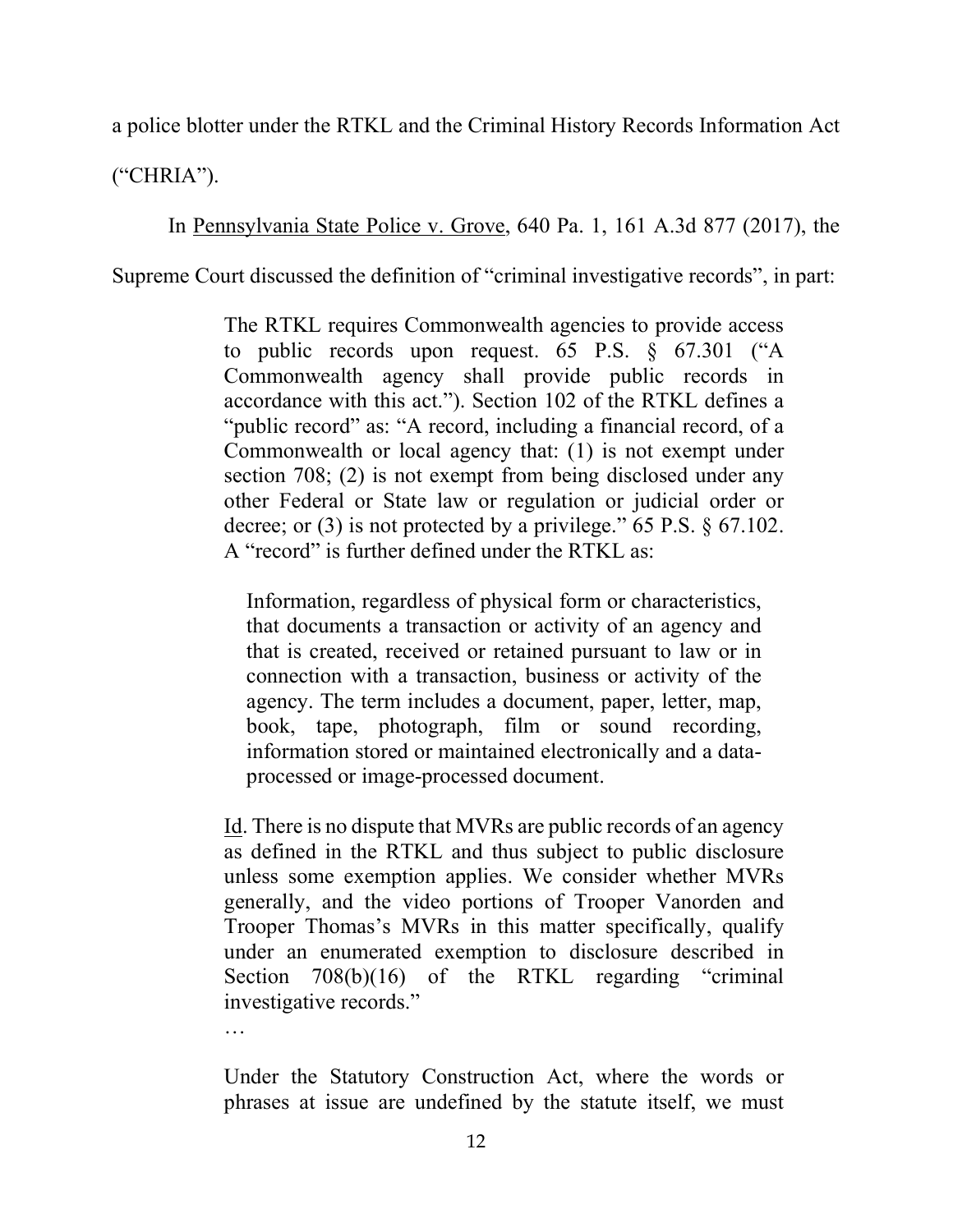construe the words and phrases according to their plain meaning and common usage. 1 Pa.C.S. § 1903(a). The RTKL does not define the central phrase "criminal investigation" as used in Section  $708(16)(b)(ii)$ . The plain meaning of a "criminal" investigation" clearly and obviously refers to an official inquiry into a possible crime. See, e.g.,  $htips://$ www.merriamwebster.com/dictionary/criminal (last visited Jan. 17, 2017) ("relating to crime or to the prosecution of suspects in a crime"); https://www.merriamwebster.com/ dictionary/investigation (last visited Jan. 17, 2017) ("to investigate" is "to observe or study by close examination and systematic inquiry," "to make a systematic examination;" or "to conduct an official inquiry").

The Commonwealth Court has previously opined that material exempt from disclosure as "criminal investigative information" under the RTKL includes: statements compiled by district attorneys, forensic reports, and reports of police, including notes of interviews with victims, suspects and witnesses assembled for the specific purpose of investigation. See, e.g., Barros v. Martin, 92 A.3d 1243, 1250 (Pa. Cmwlth. 2014) (criminal complaint file, forensic lab reports, polygraph reports and witness statements rise to level of criminal investigative information exempt from disclosure); Coley, 77 A.3d at 697 (witness statements compiled by District Attorney's office are criminal investigative records exempt from disclosure); Pennsylvania State Police v. Office of Open Records, 5 A.3d 473, 478–79 (Pa. Cmwlth. 2010) (incident report prepared by police with notes of interviews of alleged victims and perpetrators assembled during investigation exempt as criminal investigative information); Mitchell v. Office of Open Records, 997 A.2d 1262, 1265–66 (Pa. Cmwlth. 2010) (record pertaining to PSP's execution of search warrant was criminal investigation exempt from disclosure under Section 708 of the RTKL). With regard to the MVRs requested by Grove in this case, we must determine whether the video aspects generally depict a systematic inquiry or examination into a potential crime.

Grove at 24-26, 161 A.3d at 891–893 (emphasis added).

In Grove, as the RTKL does not define "criminal investigation" as used in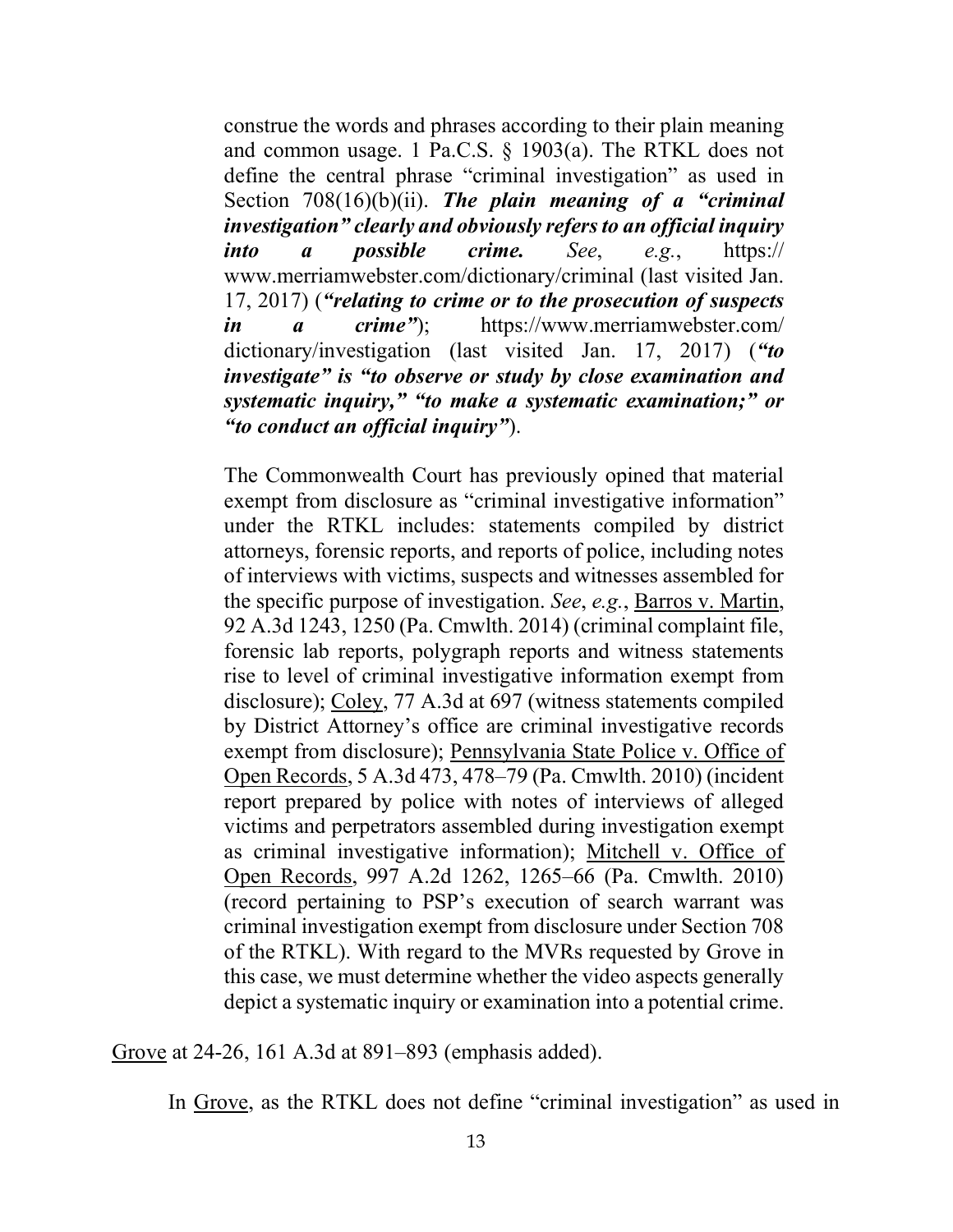§708(16)(b)(ii), the Supreme Court held that the term "criminal investigation" refers to an official inquiry into a possible crime. Grove at 24-26, 161 A.3d at 891–893. In Grove, the Supreme Court agreed with the Commonwealth Court and reaffirmed that witness interviews, interrogations, testing and other investigative work, are investigative information exempt from disclosure by §708(b)(16) of the RTKL and CHRIA. The Supreme Court also cited Commonwealth Court cases as some examples of "criminal investigative information" under the RTKL, which included, but is not limited to: (1) statements compiled by district attorneys, (2) forensic reports, (3) police reports - including notes of interviews with victims, suspects, and witnesses assembled for the specific purpose of investigation, (4) criminal complaint file, (5) lab reports, (6) polygraph reports, (7) witness statements, and (8) records pertaining to execution of search warrant.<sup>2</sup>

<sup>2</sup> See also 65 P.S. §67.708(b) (i)-(vi) [A record of an agency relating to or resulting in a criminal investigation, includes: (i) Complaints of potential criminal conduct other than a private criminal complaint; (ii) Investigative materials, notes, correspondence, videos and reports; (iii) A record that includes the identity of a confidential source or the identity of a suspect who has not been charged with an offense to whom confidentiality has been promised; (iv) A record that includes information made confidential by law or court order; (v) Victim information, including any information that would jeopardize the safety of the victim; (vi) A record that, if disclosed, would do any of the following - (A) Reveal the institution, progress or result of a criminal investigation, except the filing of criminal charges, (B) Deprive a person of the right to a fair trial or an impartial adjudication, (C) Impair the ability to locate a defendant or codefendant, (D) Hinder an agency's ability to secure an arrest, prosecution or conviction, (E) Endanger the life or physical safety of an individual.].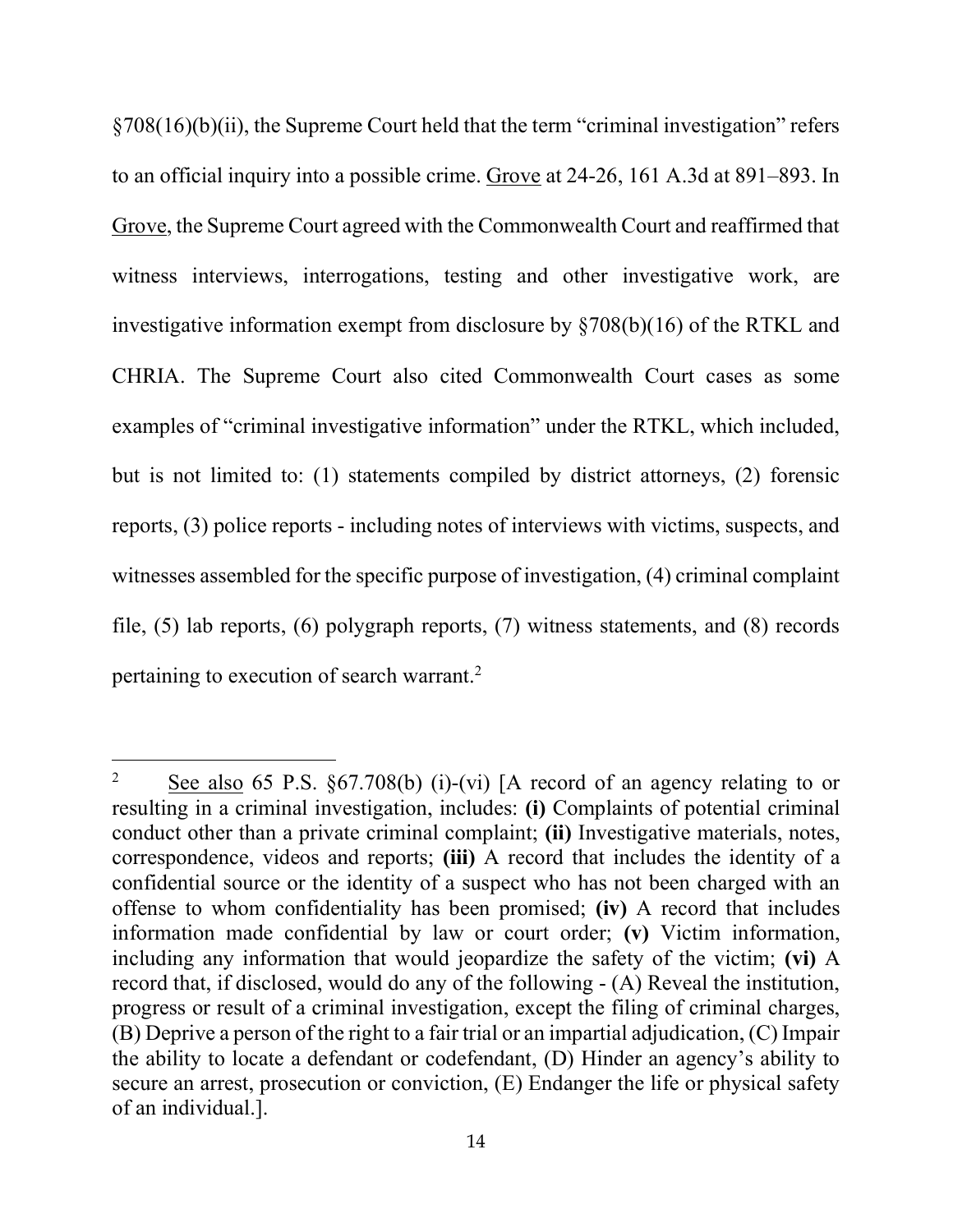Pursuant to 65 P.S. §67.708(b)(16), records of an agency are exempt from access by a requester if the records relate to or result in a criminal investigation. When a party seeks to challenge an agency's refusal to release information by appealing that party must address any grounds stated by the agency for denying the request. Department of Corrections v. Office of Open Records, 18 A.3d 429, 434 (Pa. Cmwlth. 2011); Padgett v. Pennsylvania State Police, 73 A.3d 644, 647-648 (Pa. Cmwlth. 2013).

 In Department of Corrections v. Office of Open Records, 18 A.3d 429 (Pa. Cmwlth. 2011), the Commonwealth Court stated in part:

Consequently, we agree with DOC that when a party seeks to challenge an agency's refusal to release information by appealing to Open Records, that party must "address any grounds stated by

the agency for ... denying the request." This is a typical requirement in any process that aims to provide a forum for error correction. We do not see it as a particularly onerous requirement, whether the requester has the benefit of legal counsel or is pro se.

DOC v. OOR at 434.

 As previously stated, Respondent, pursuant to 65 P.S. §67.708(b)(16)(i)(ii), stated the requested records are exempt from access as the records relate to or result in a criminal investigation. When a party seeks to challenge an agency's refusal to release information by appealing that party must address any grounds stated by the agency for denying the request. Requester has not provided anything that the records do not relate to or have resulted in a criminal investigation. Requester sought: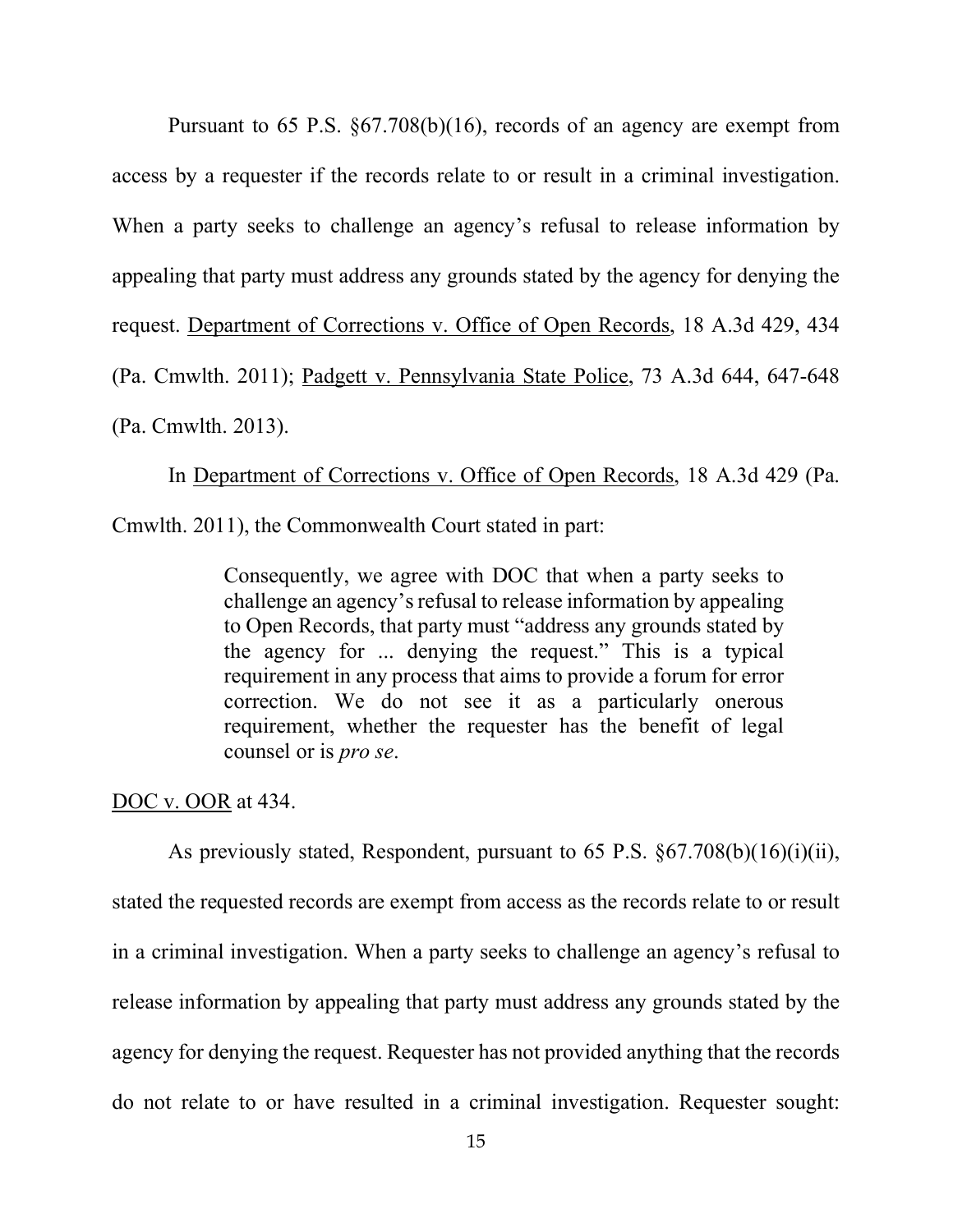"Police Report regarding my calls to 911 on  $9/13 + 9/14$  as multiple vehicles continue to follow and film me and my young children at home and around town. We're seeking info as to why we're being harassed and by whom." The request itself indicates that Requester is seeking the results of a criminal investigation.

 It is important to note that a requester's identity and motivation for making a request is not relevant, and his or her intended use for the information may not be grounds for granting or denying a request. See 65 P.S. §67.301(b), 65 P.S. §67.703. For example, although a criminal defendant may be entitled to receive certain criminal investigative records in discovery, he or she would not be entitled to receive the same criminal investigative record by a RTKL request. Moreover, civil and criminal discovery law is not relevant to RTKL requests. The rights afforded a requester under the RTKL are constrained by the presumption and exemptions contained in the law itself. See 65 P.S. §67.305, 67.708. Discovery conducted in a civil or criminal case and a request made under the RTKL are wholly separate processes. Office of the Dist. Attorney of Philadelphia v. Bagwell, 155 A.3d 1119, 1139 (Pa. Cmwlth. 2017).

 Civil and criminal discovery law provides their own procedures and safeguards for the acquisition and use of potential evidence. However, once something is ruled available pursuant to a RTKL request, it is available to everyone, not just the current requesting party. Under the RTKL, the question is whether or not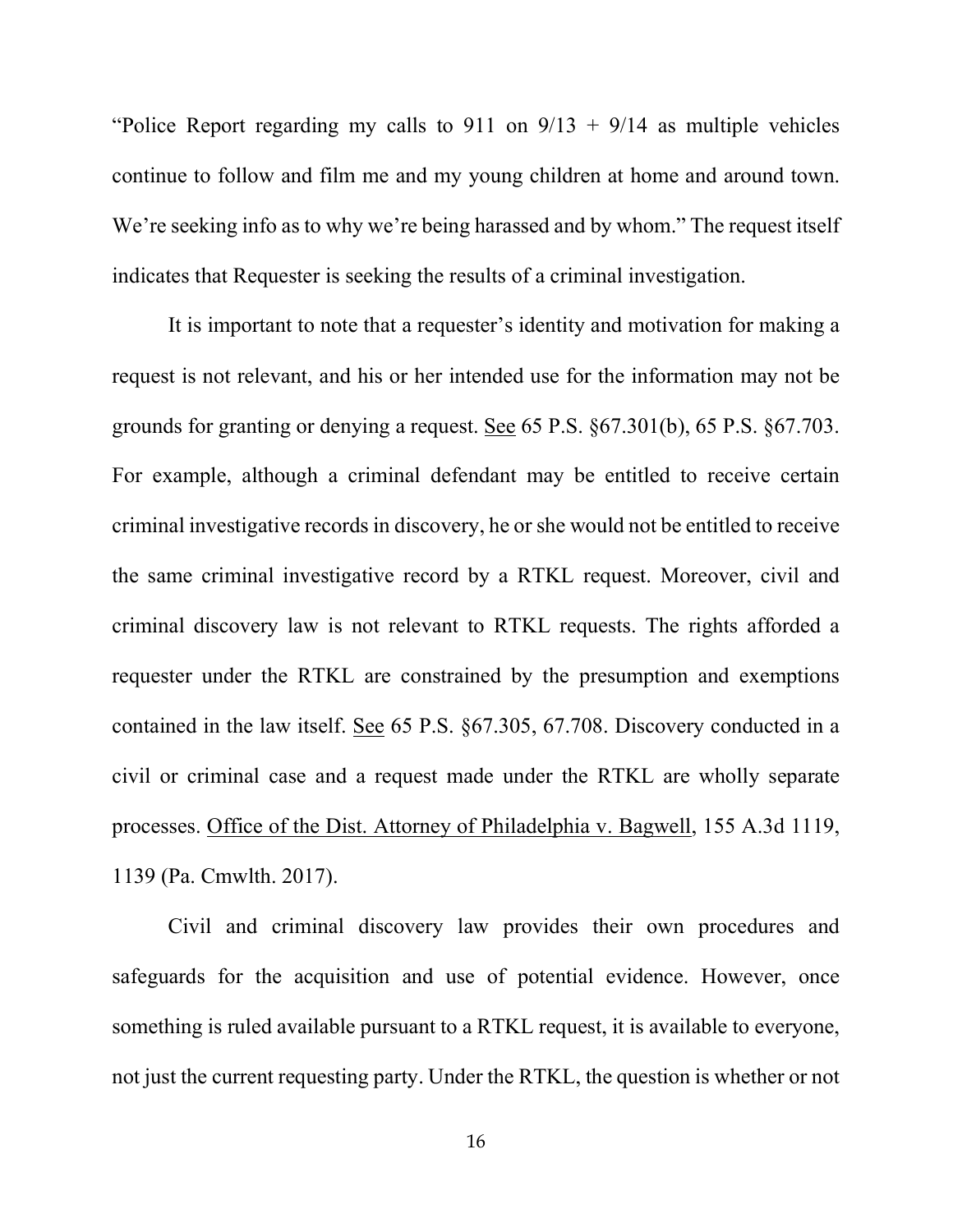the requested documents are criminal investigative records. The requester and purpose for the request are irrelevant under the RTKL.

In DiMartino v. Pennsylvania State Police, 2011 WL 10841570 (Pa. Cmwlth.

 $2011$ ), the Commonwealth Court, in a memorandum opinion,  $3$  stated in part:

As a final point, we note that, the requester's status as representative of Decedent's family has no bearing on whether the requested records are accessible through a RTKL request. We agree with the OOR that the RTKL must be construed without regard to the requester's identity. See, e.g., Section 301(b) of the RTKL, 65 P.S. § 67.301(b) (stating that an agency "may not deny a requester access to a public record due to the intended use of the public record by the requester unless otherwise provided by law"); Weaver v. Dep't of Corr., 702 A.2d 370 (Pa. Cmwlth. 1997) (under the former Right–to–Know Act, the right to examine a public record is not based on whether the person requesting the disclosure is affected by the records or if her motives are pure in seeking them, but whether any person's rights are fixed); Furin v. Pittsburgh Sch. Dist., OOR Dkt. No. AP 2010–0181, 2010 PA OORD LEXIS 212 (Pa. OOR 2010) (finding records exempt under Section 708(b) regardless of status of person requesting them); Wheelock v. Dep't of Corr., OOR Dkt. No. AP 2009–0997, 2009 PA OORD LEXIS 725 (Pa. OOR 2009) (stating the only information available under the RTKL is a "public record" available to all citizens regardless of personal status or stake in requested information).

DiMartino at \*6 (footnote omitted). See also Mahoney v. Pennsylvania State Police,

339 C.D. 2011, 2011 WL 10841247 (Pa. Cmwlth. 2011).

<sup>3</sup> DiMartino v. Pennsylvania State Police, 340 C.D. 2011, 2011 WL 10841570 (Pa. Cmwlth. 2011) is an unreported panel decision of the Commonwealth Court. As such, it may be cited for its persuasive value, but not as binding precedent. See Section 414 of the Commonwealth Court's Internal Operating Procedures.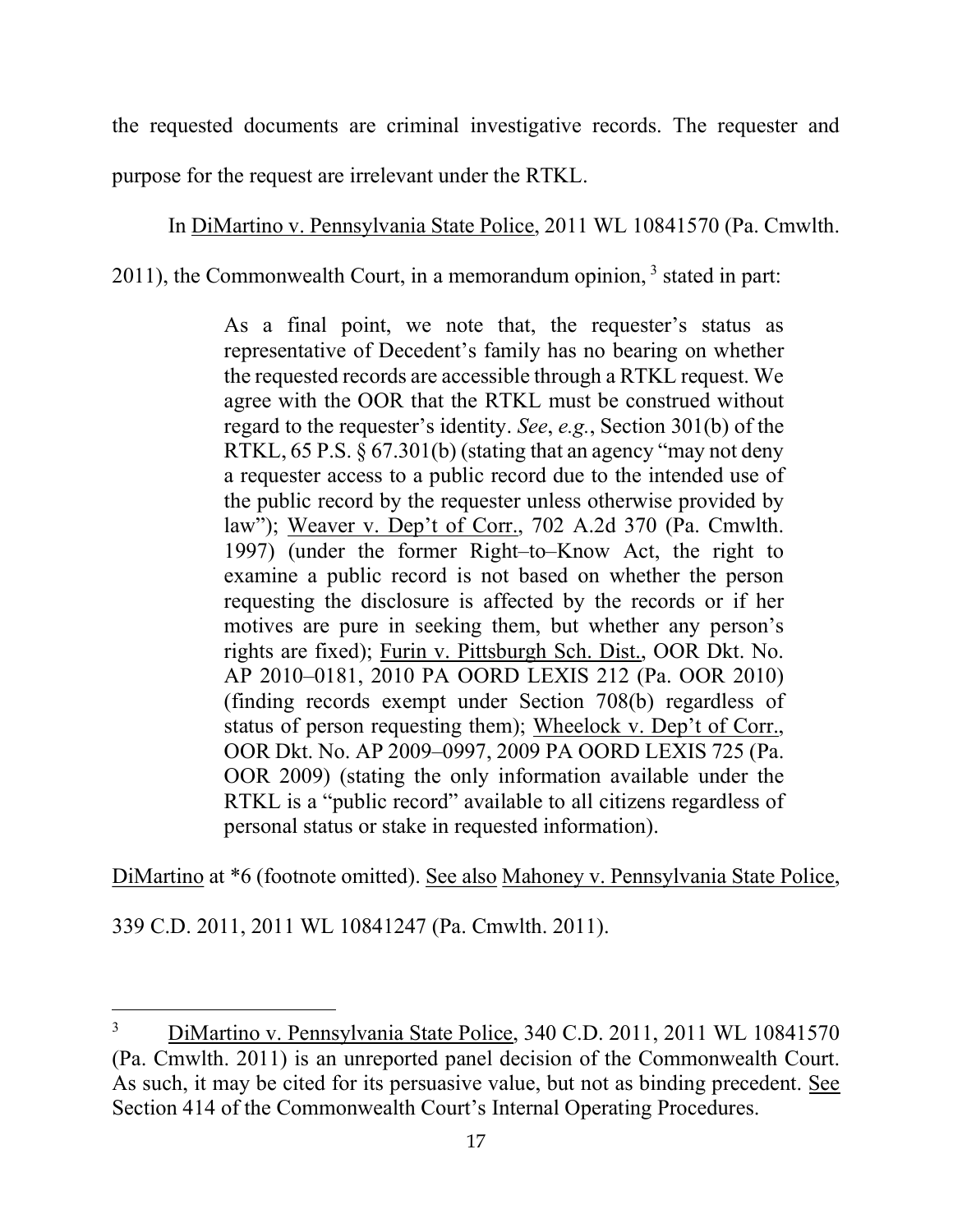In Hunsicker v. Pennsylvania State Police, 93 A.3d 911 (Pa. Cmwlth. 2014),

Requester (Hunsicker) appealed a Determination of the Office of Open Records denying her request under the RTKL for access to Pennsylvania State Police records regarding an investigation surrounding her brother's death, which involved a State

Trooper. In affirming the denial, the Commonwealth Court stated in part:

Requestor appealed the PSP's denial to the OOR contending that she lived with her brother for 35 years, that she was not a member of the general public but his sister, and that she should have special access to the information. The OOR denied her appeal because it failed to address agency grounds for denial of access and the appeal did not challenge the confidentiality of the records under CHRIA. This appeal followed.

On appeal, Requestor first contends that the materials she is requesting are referred to as an "incident" report, not an "investigative" report, implying that those records fall outside of the investigative exemption. An incident report normally refers to a report filed by the responding officers, not the entire investigative file, although, here, it appears that the investigative report was filed at the incident report number. In any event, no matter what is contained in an incident report, incident reports are considered investigative materials and are covered by that exemption. Pennsylvania State Police v. Office of Open Records, 5 A.3d 473, 479 (Pa. Cmwlth. 2010), appeal denied, [621] Pa. [685], 76 A.3d 540 (2013).

Even if the requested records fall within the investigative exception, Requestor contends that she is entitled to those records because she has a special need for them because, as Mr. Rotkewicz's sister, she needs to know what her brother did to cause a PSP Trooper to shoot him and to investigate a possible PSP "cover up." While we are sympathetic to Requestor's desire to understand her brother's death, her status as his sister and her reasons for requesting the records do not render records that fall within the investigative exemption accessible. Under the RTKL,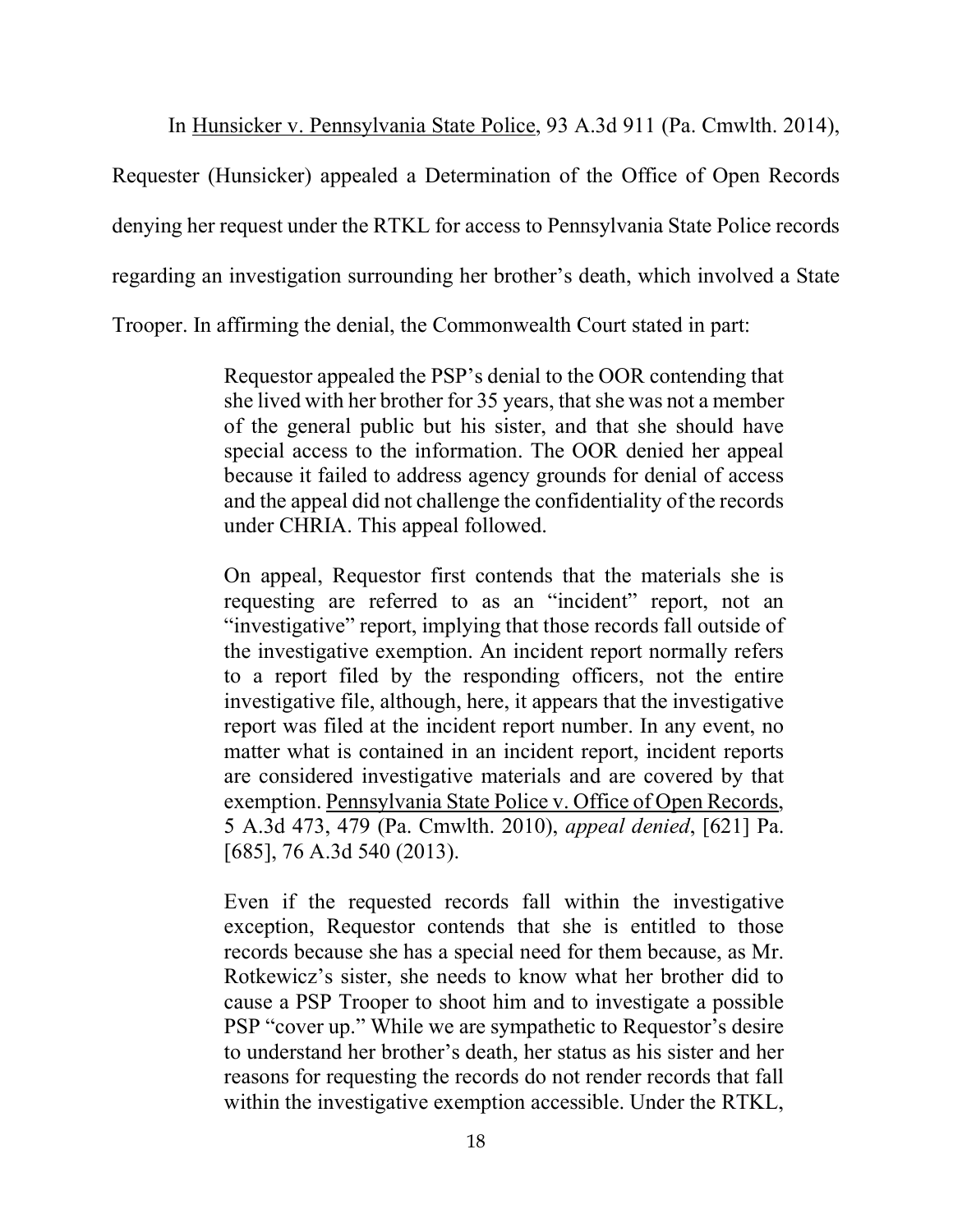whether the document is accessible is based only on whether a document is a public record, and, if so, whether it falls within an exemption that allows that it not be disclosed. The status of the individual requesting the record and the reason for the request, good or bad, are irrelevant as to whether a document must be made accessible under Section 301(b). See 65 P.S. § 67.301(b) (stating that an agency "may not deny a requester access to a public record due to the intended use of the public record by the requester unless otherwise provided by law.").

As a corollary to this argument, Requestor contends that the investigative file should be made accessible because portions of the withheld documents are already known to her, and that if any of the record contains information that falls within an exemption to disclosure, that information should be redacted and the records then be given to her. Again, for the reasons stated above, just because she purportedly knows some of the information contained in the documents is irrelevant as to whether a document must be made accessible. Moreover, her request that the documents be redacted to the extent the records contain exempt information is based on a premise that only certain information is exempt from disclosure when, under the investigative exemption, the entire investigative report falls within the investigative exemption. 65 P.S.  $\S$  67.706(b)(16); see also Pennsylvania State Police.

Finally Requestor contends that the PSP Trooper who investigated the incident assured her that she would receive that information. Even assuming that the assertion is true, an individual State Trooper does not have the authority to authorize the release of documents or make PSP RTKL determinations pursuant to Section 1102, 65 P.S. § 67.1102.

Hunsicker v. Pennsylvania State Police at 913-914 (footnote omitted).

 A criminal investigative record is anything that contains information assembled as a result of the performance of any inquiry, formal or informal, into a criminal incident or an allegation of criminal wrongdoing. The size, scope, or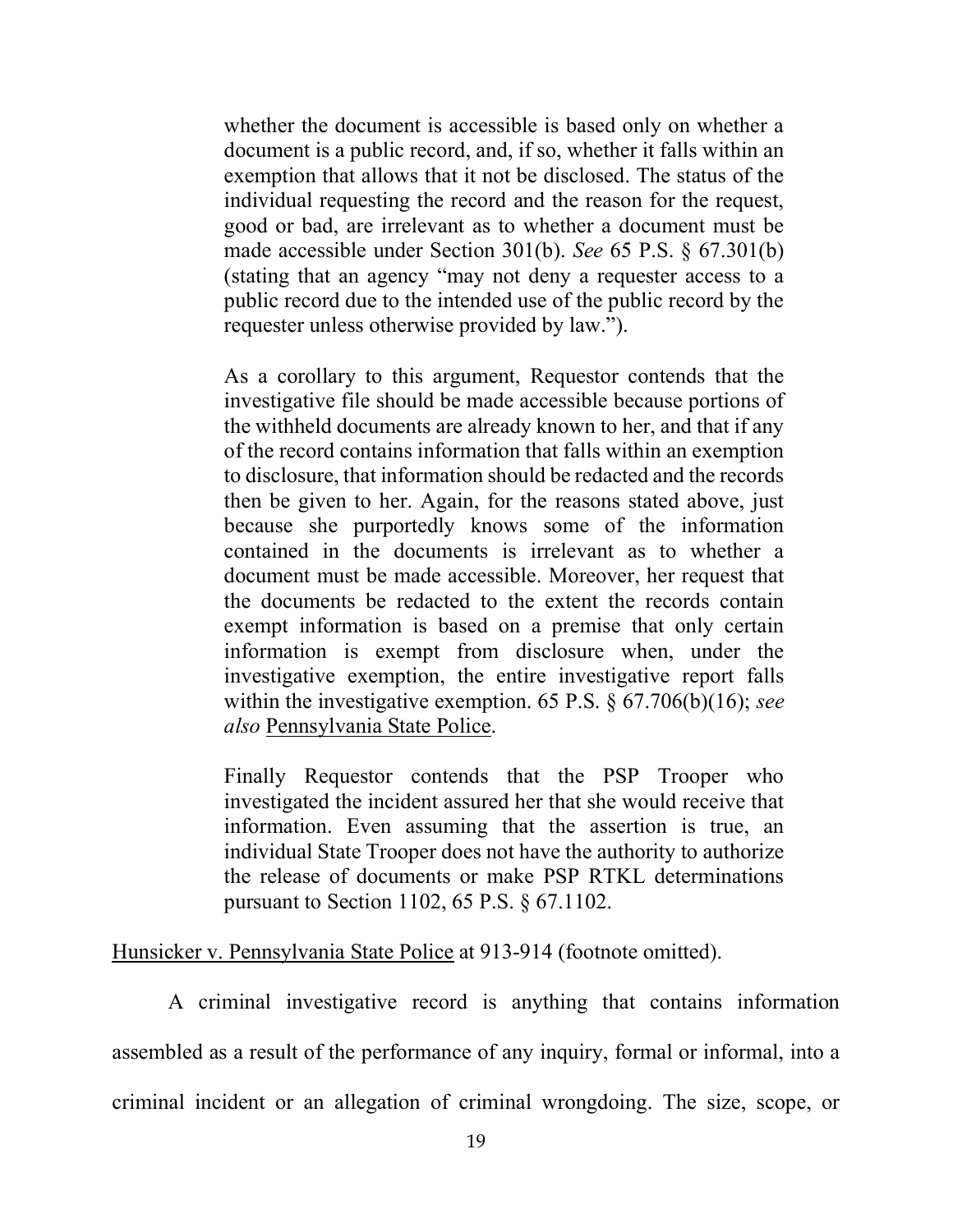formality, of police inquiries are not relevant in determining if something is a criminal investigative record. Whether an arrest has occurred or whether a criminal investigation is ongoing or closed, are not relevant factors in determining if something is a criminal investigative record. Criminal investigative records remain exempt from disclosure under the RTKL even after the investigation is completed. Also, a record is not considered a public record if it is exempt under any other State or Federal Law, including the Criminal History Records Information Act. Moreover, the release of the requested documents also violates CHRIA. CHRIA prohibits "investigative information" "assembled as a result of the performance of any inquiry, formal or informal, into a criminal incident" from disclosure. 18 Pa. C.S.A. § 9102. Pennsylvania State Police v. Kim, 150 A.3d 155, 160 (Pa. Cmwlth. 2016).

 In Barros v. Martin, 92 A.3d 1243 (Pa. Cloth. 2014), appeal denied, 626 Pa. 701, 97 A.3d 745 (2014), the Commonwealth Court stated in part:

> Thus, if a record, on its face, relates to a criminal investigation, it is exempt under the RTKL pursuant to Section 708(b)(16)(ii). See Coley v. Philadelphia Dist. Attorney's Office, 77 A.3d 694, 697 (Pa. Cmwlth. 2013); Mitchell v. Office of Open Records, 997 A.2d 1262, 1264 (Pa. Cmwlth. 2010). Criminal investigative records remain exempt from disclosure under the RTKL even after the *investigation* is *completed*. Sullivan v. City of Pittsburgh, Dep't of Pub. Safety, 127 Pa. Cmwlth. 339, 561 A.2d 863, 865 (1989).

> Also, a record is not considered a public record under Section 102 of the RTKL if it is "exempt under any other State or Federal Law," including the CHRIA. See Coley, 77 A.3d at 697. Section 9106(c)(4) of the CHRIA, 18 Pa.C.S. § 9106(c)(4),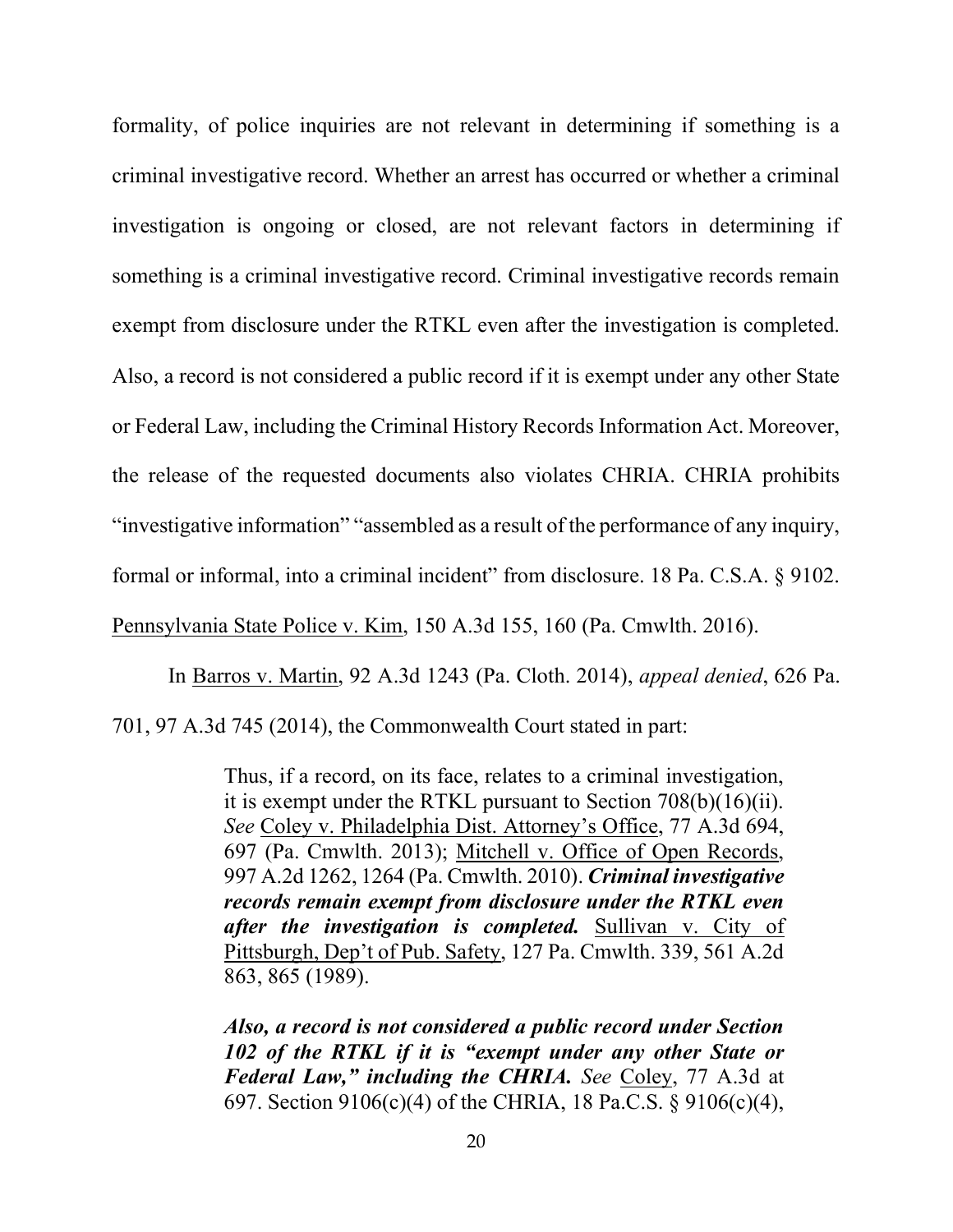provides that "investigative and treatment information shall not be disseminated to any department, agency or individual unless the department, agency or individual requesting the information is a criminal justice agency." The CHRIA defines "investigative" information" as "information assembled as a result of the performance of any inquiry, formal or informal, into a criminal incident or an allegation of criminal wrongdoing and may include modus operandi information." Section 9102 of the CHRIA, 18 Pa.C.S. § 9102.

Thus, the records requested by Barros - *i.e.*, the criminal complaint file, forensic lab reports, any confession and record of polygraph of Quinones, the "Communication Center Incident Review," the "Internal Police Wanted Notice," "Reports on individual mistakenly apprehended," and three signed witness statements - are protected from disclosure under both the RTKL and the CHRIA as records "relating to ... a criminal investigation" and "investigative information," respectively.

Barros v. Martin at 1250 (emphasis added).

In Padgett v. Pennsylvania State Police, 73 A.3d 644 (Pa. Cmwlth. 2013), the

Commonwealth Court stated in part:

Pursuant to Section 1101(a) of the RTKL, "[t]he appeal shall state the grounds upon which the requester asserts that the record is a public record ... and shall address any grounds stated by the agency for delaying or denying the request." 65 P.S. § 67.1101(a). When a requester fails to state the records sought are public, or fails to address an agency's grounds for denial, the OOR properly dismisses the appeal. See Saunders v. Dep't of Corr., 48 A. 3d 540 (Pa. Cmwlth. 2012) (affirming OOR dismissal); Dep't of Corr. v. Office of Open Records, 18 A.3d 429 (Pa. Cmwlth. 2011) (holding an appeal that fails to sufficiently specify the reasons for appeal should be dismissed rather than addressed by OOR).

In Department of Corrections, we outlined the sufficiency requirements for an appeal under Section 1101(a) of the RTKL.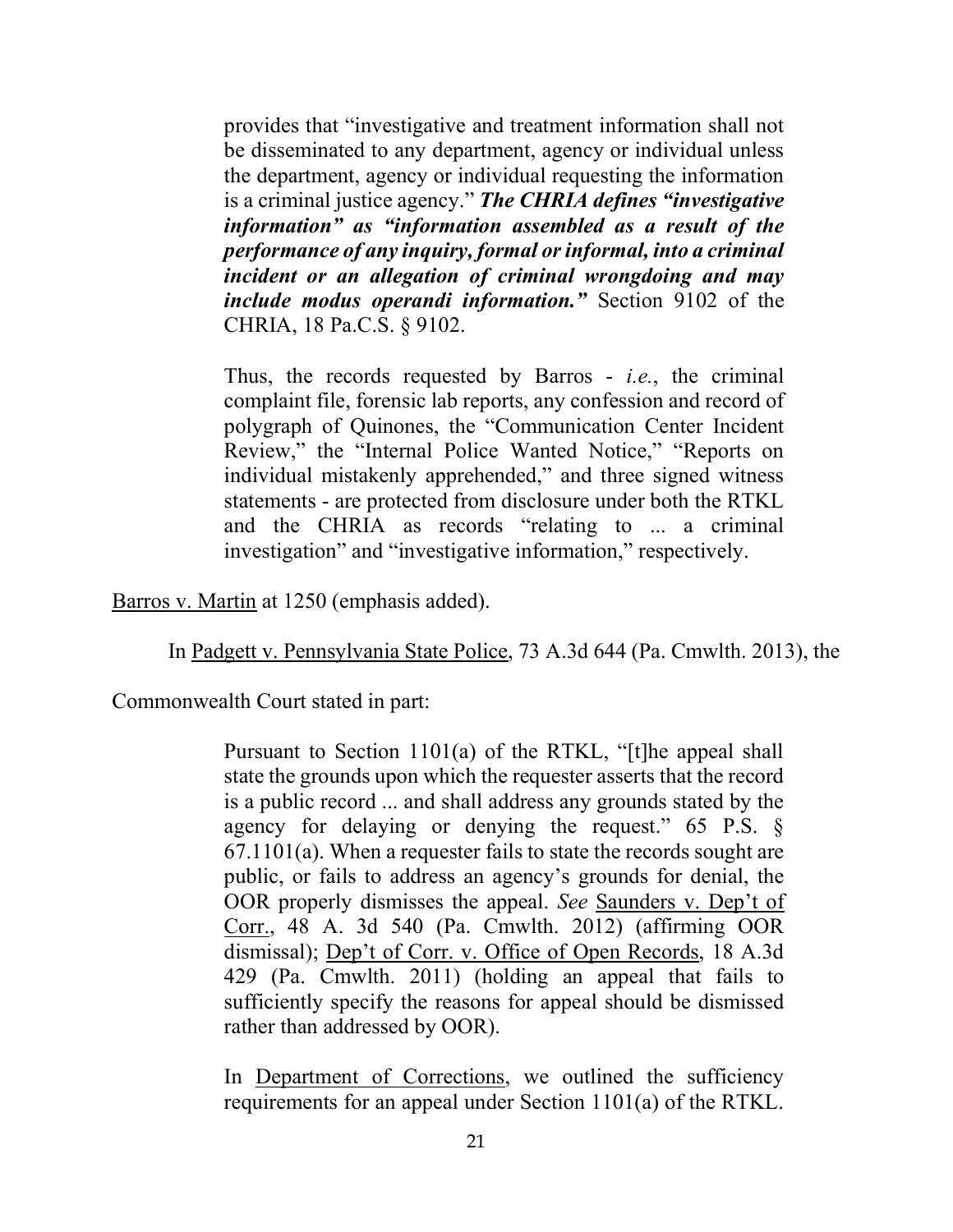At a minimum, a requester's appeal "must address any grounds stated by the agency ... for denying the request." Dep't of Corr., 18 A.3d at 434. We reasoned a minimally sufficient appeal is a condition precedent for OOR to consider a requester's challenge to an agency denial.

More recently, in Saunders, we explained Section 1101(a) of the RTKL requires a requester "to state why the records did not fall under the asserted exemptions and, thus, were public records subject to access." Id. at 543 (agency's citation to various subsections of the RTKL, without explanation or application of exceptions, triggers requester's burden to address exemption). Because Saunders failed to address the exemptions, we affirmed OOR's dismissal of the appeal.

In this case, Requester did not state the records are public, or address the exemptions PSP cited in its response and verification. Requester stated merely that the RTKL exceptions do not apply without further explication. That does not satisfy the requirements of Section 1101(a) as we interpret that provision. Id.

Requester also did not address the agency's cited exemptions pertaining to the police report. Most notably, Requester did not discuss CHRIA, which pertains to criminal records. In fact, when he explained the reason he sought the records, Requester described them as criminal investigation records.

Requester emphasized he is entitled to the records as a party involved in the criminal investigation to which his Request relates. However, a requester's motivation for making a request is not relevant, and his intended use for the information may not be grounds for denial. See Section 301(b) of the RTKL, 65 P.S. § 67.301(b); Section 703 of the RTKL, 65 P.S. § 67.703. An explanation of why a requester believes an agency should disclose records to him does not satisfy the requirement in Section 1101(a) to explain why the requested records are public and available to everyone. To the contrary, Requester's explanation underscores PSP's criminal investigative defenses here.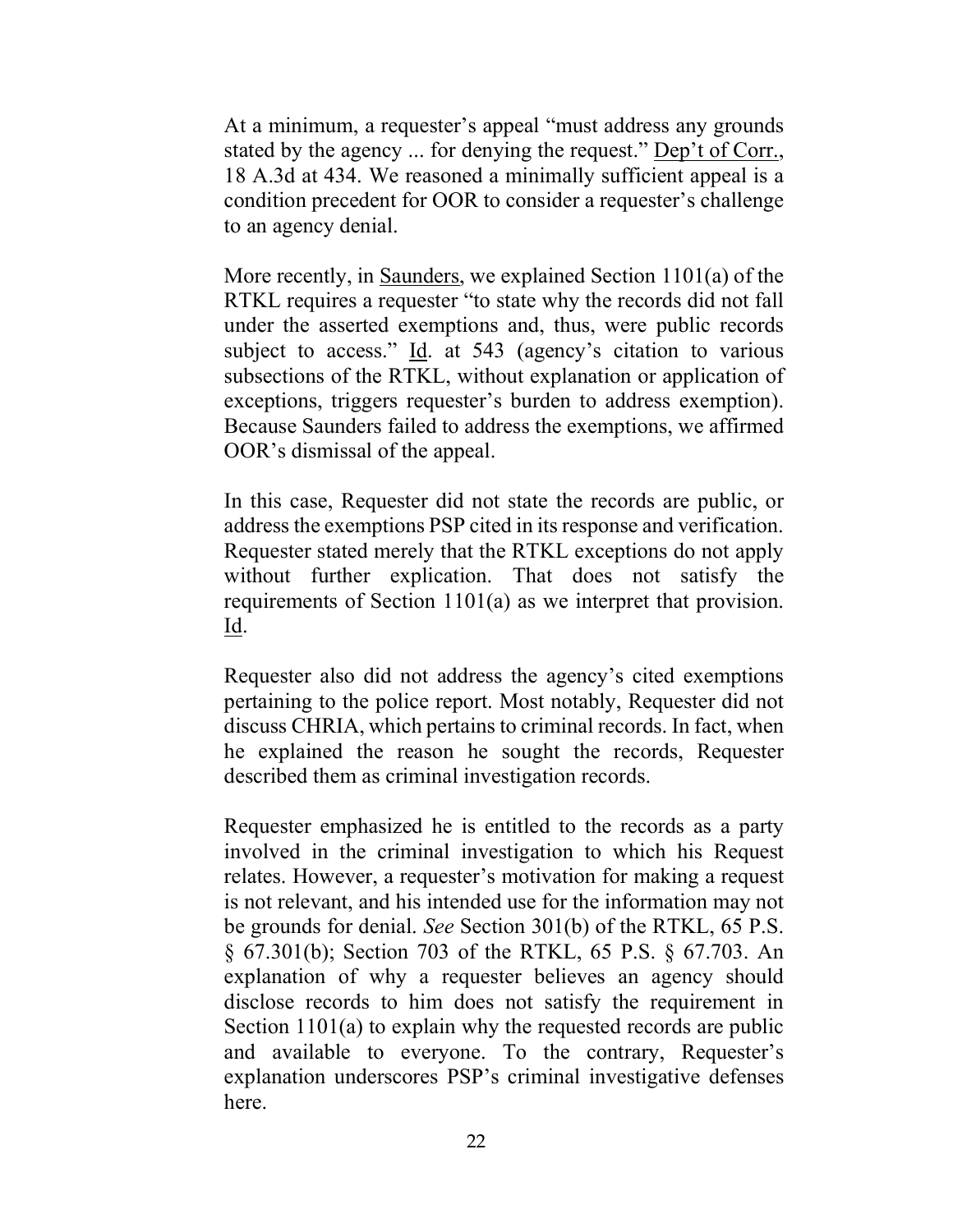We make no decision regarding Requester's alleged entitlement to the records under an alternate legal mechanism. Entitlement does not arise under the RTKL through which citizens have a right to access public records "open to the entire public at large." See, e.g., Coulter v. Pa. Bd. of Prob. & Parole, 48 A.3d 516, 519 (Pa. Cmwlth. 2012) ("home plans" of parolee requester are not accessible to her under RTKL though she is subject of records; to be accessible under the RTKL, identity of the requester is irrelevant).

Padgett at 647-648 (footnote omitted).

Where a record falls within an exemption under 67.708(b), it is not a public

record as defined by the RTKL, and an agency is not required to redact the record

and provide the remainder. 65 P.S. §67.706, titled, "Redaction", provides:

If an agency determines that a public record, legislative record or financial record contains information which is subject to access as well as information which is not subject to access, the agency's response shall grant access to the information which is subject to access and deny access to the information which is not subject to access. If the information which is not subject to access is an integral part of the public record, legislative record or financial record and cannot be separated, the agency shall redact from the record the information which is not subject to access, and the response shall grant access to the information which is subject to access. The agency may not deny access to the record if the information which is not subject to access is able to be redacted. Information which an agency redacts in accordance with this subsection shall be deemed a denial under Chapter 9. [65 P.S. § 67.901 et seq.]

65 P.S. §67.706.

In Saunders v. Pennsylvania Department of Corrections, 48 A.3d 540 (Pa.

Cmwlth. 2012), the Commonwealth Court stated in part: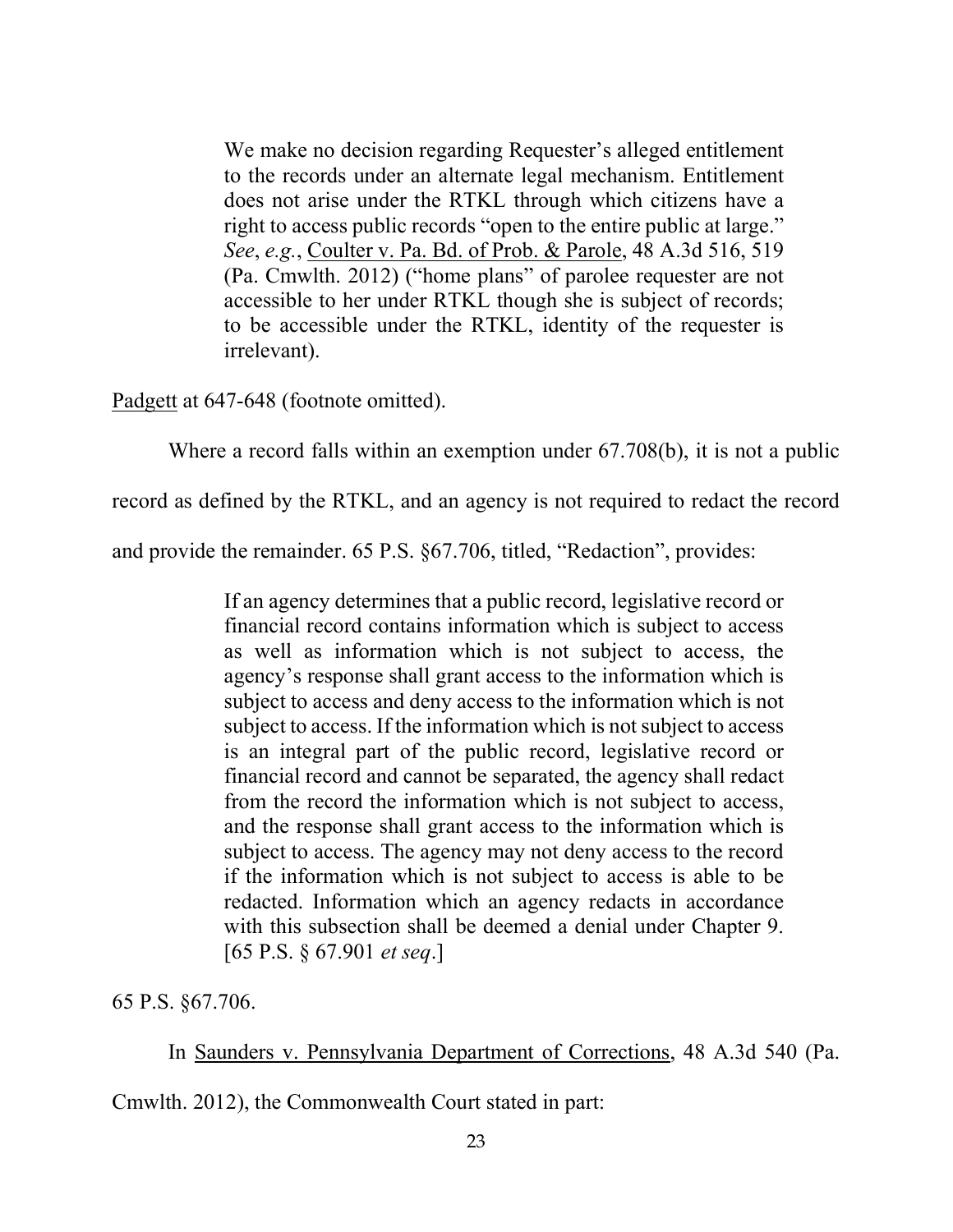Petitioner's first argument addresses the sufficiency of the Department's denial of his request. Petitioner contends that because the Department's denial merely parroted the statutory language he was unable to properly respond to the Department's assertion of exemption from disclosure. Section 903 of the RTKL, 65 P.S. § 67.903, states that a denial of access shall include, inter alia, a description of the record requested and the specific reasons for the denial, including a citation of the supporting legal authority. Correspondingly, Section 1101 of the RTKL, 65 P.S. § 67.1101, requires that a party appealing a denial shall "state the grounds upon which the requester asserts that the record is a public record ... and shall address any grounds stated by the agency for ... denying the request." See Dep't of Corr. v. Office of Open Records, 18 A.3d 429 (Pa. Cmwlth. 2011).

The Department asserted that the requested records were exempt from disclosure under five different subsections of Section 708. Petitioner is correct in noting that the Department merely parroted the statutory language. However, the Department's citations to the various subsections of Section 708 were sufficient to give him notice of the grounds for denial. Once the Department asserted that the requested records were exempt from disclosure under Section 708, Petitioner was required by Section 1101 to state why the records did not fall under the asserted exemptions and, thus, were public records subject to access. Petitioner failed to do so.

Petitioner's argument that the Department was required to produce the requested records subject to redaction of the exempt information is without merit. Section 706 provides that if an agency determines that a public record contains information that is both subject to disclosure and exempt from the disclosure, the agency shall grant access and redact from the record the information which is subject to disclosure. Pursuant to Section 706, the redaction requirement only applies to records that are determined to be "public records." A "public record" is defined in part as "a record, including a financial record, of a Commonwealth ... agency that: (1) is not exempt under section 708." Section 102, 65 P.S. § 67.102 (emphasis added). Thus, a record that falls within one of the exemptions set forth in Section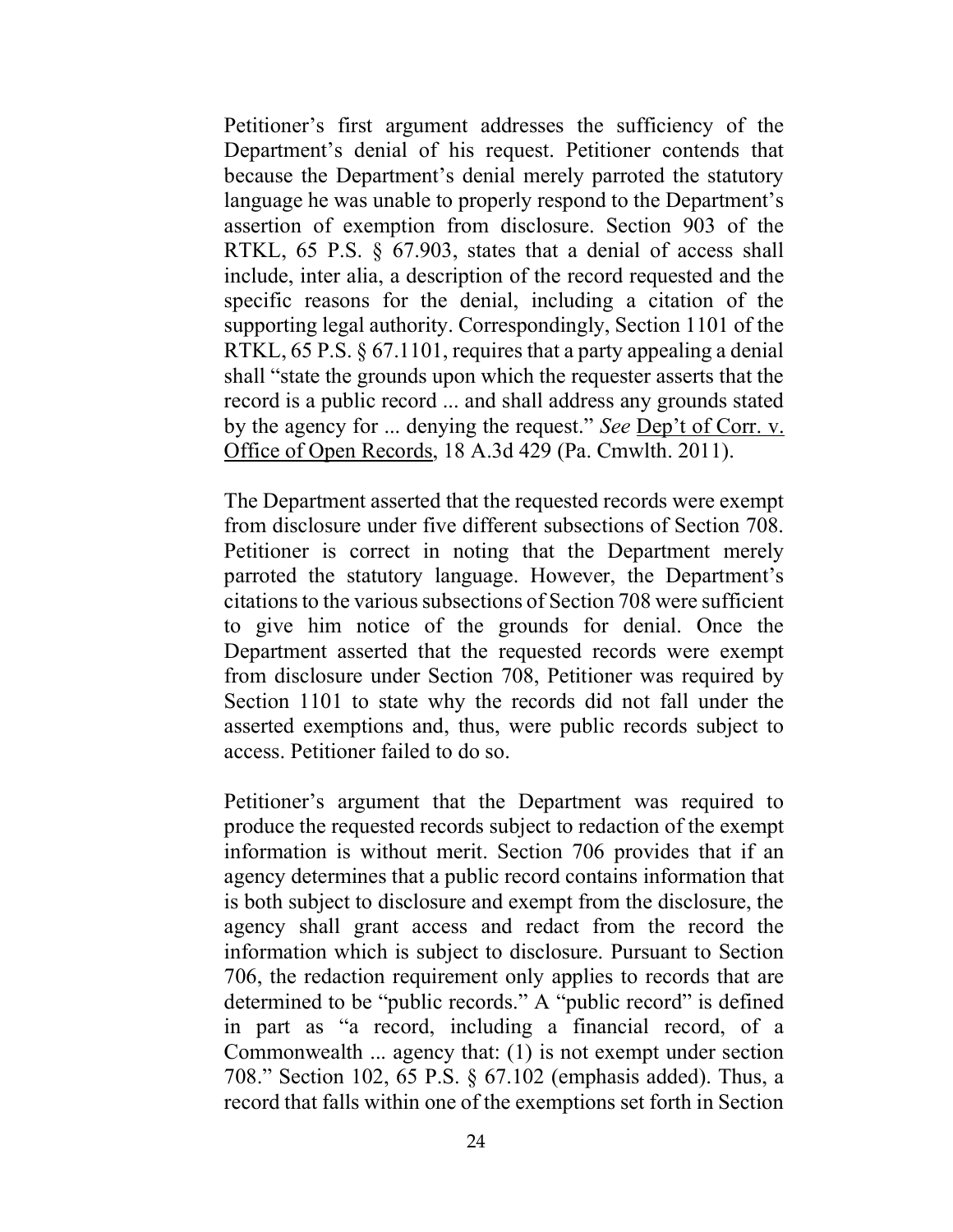708 does not constitute a "public record." Dept. of Health v. Office of Open Records, 4 A.3d 803 (Pa. Cmwlth. 2010).

Saunders at 542-543 (footnote omitted).

In Heavens v. Pennsylvania Department of Environmental Protection, 65

A.3d 1069 (Pa. Cmwlth. 2013), the Commonwealth Court stated in part:

Furthermore, under the RTKL, records that are exempt under Section 708 or privileged are not considered public records and are therefore not subject to the redaction requirement contained in Section 706, which applies only to records that are public and contain information that is not subject to access. 65 P.S. § 67.706; Saunders v. Pennsylvania Department of Corrections, 48 A.3d 540, 543 (Pa. Cmwlth. 2012).

Heavens at 1077.

 The RTKL provides that records of an agency relating to or resulting in a criminal investigation may be withheld as exempt. 65 P.S. §67.708(b). The Respondent bears the burden of proving, by a preponderance of the evidence, that the documents requested are exempt from public access. 65 P.S. §67.708(a)(1). A criminal investigative record is anything that contains information assembled as a result of the performance of any inquiry, formal or informal, into a criminal incident or an allegation of criminal wrongdoing. 18 Pa. C.S.A. §9102. Whether an arrest has occurred or whether a criminal investigation is ongoing or closed, are not relevant factors in determining if something is a criminal investigative record. Criminal investigative records remain exempt from disclosure under the RTKL even after the investigation is completed. There is sufficient evidence to support the determination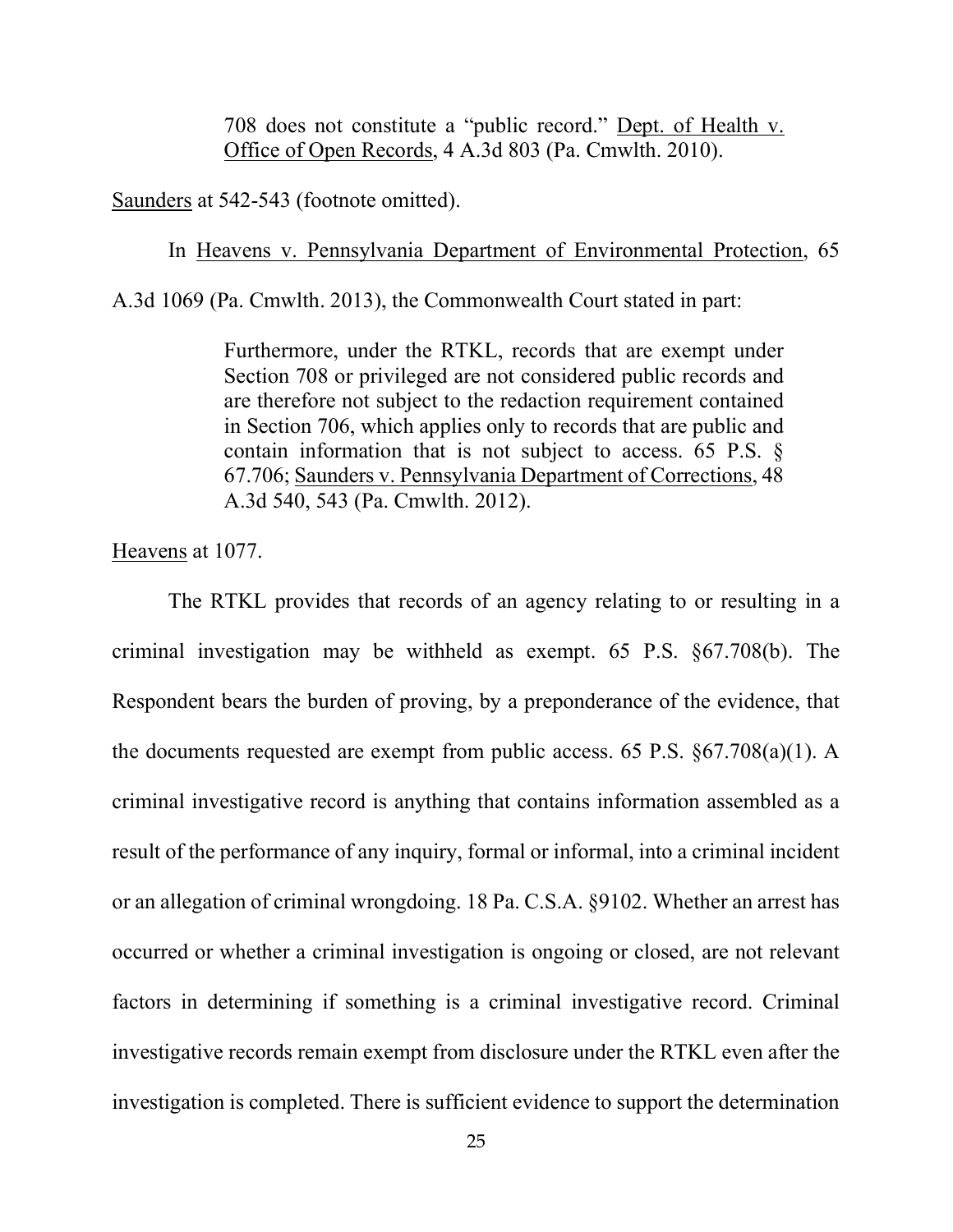that the documents requested are criminal investigative records and exempt from disclosure.

 The release of the requested documents also violates CHRIA, which prohibits "investigative information" "assembled as a result of the performance of any inquiry, formal or informal, into a criminal incident" from disclosure. 18 Pa. C.S.A. §9102. Pennsylvania State Police v. Kim, 150 A.3d 155, 160 (Pa.Cmwlth. 2016).

There is sufficient evidence to support the determination that the documents requested are criminal investigative records and exempt from disclosure.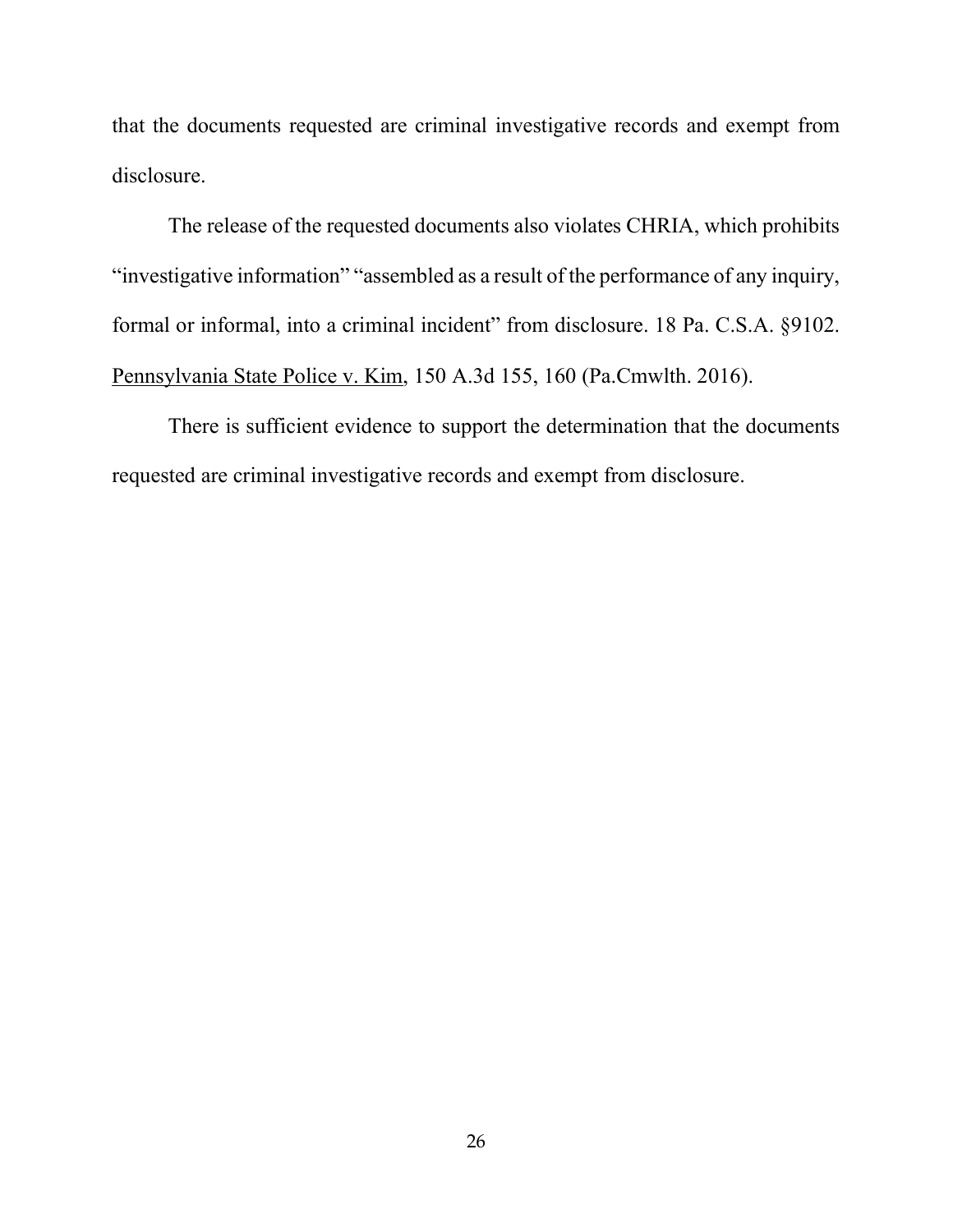#### **CONCLUSION**

 For the foregoing reasons, the appeal is DENIED, and the Respondent is not required to take any further action. This Final Determination is binding on all parties. Within thirty (30) days of the mailing date of this Final Determination, any party may petition for review, to the Chester County Court of Common Pleas, pursuant to 65 P.S. §67.1302(a). All parties must be served with a copy of the petition. The Chester County District Attorney's Office shall also be served with a copy of the petition, pursuant to 65 P.S. §67.1303(a), for the purpose of transmitting the record to the reviewing court. See East Stroudburg University Foundation v. Office of Open Records, 995 A.2d 496, 507 (Pa. Cmwlth. 2010).

## FINAL DETERMINATION ISSUED AND EMAILED ON: January 14, 2022

APPEALS OFFICER:

 Erik T. Walschburger, Esquire Attorney I.D. No. 306590 Chief Deputy District Attorney District Attorney's Office Chester County Justice Center 201 West Market Street, P.O. Box 2746 West Chester, PA 19380-0989 (610) 344-6801

#### FINAL DETERMINATION EMAILED TO:

Ann Jones Georgene D Carbo, Open Records Officer 360 Sterling Lane Downingtown Borough Police Department Downingtown, PA 19335 10 West Lancaster Avenue anrujones@gmail.com Downingtown, PA 19335 gcarbo@downingtown.org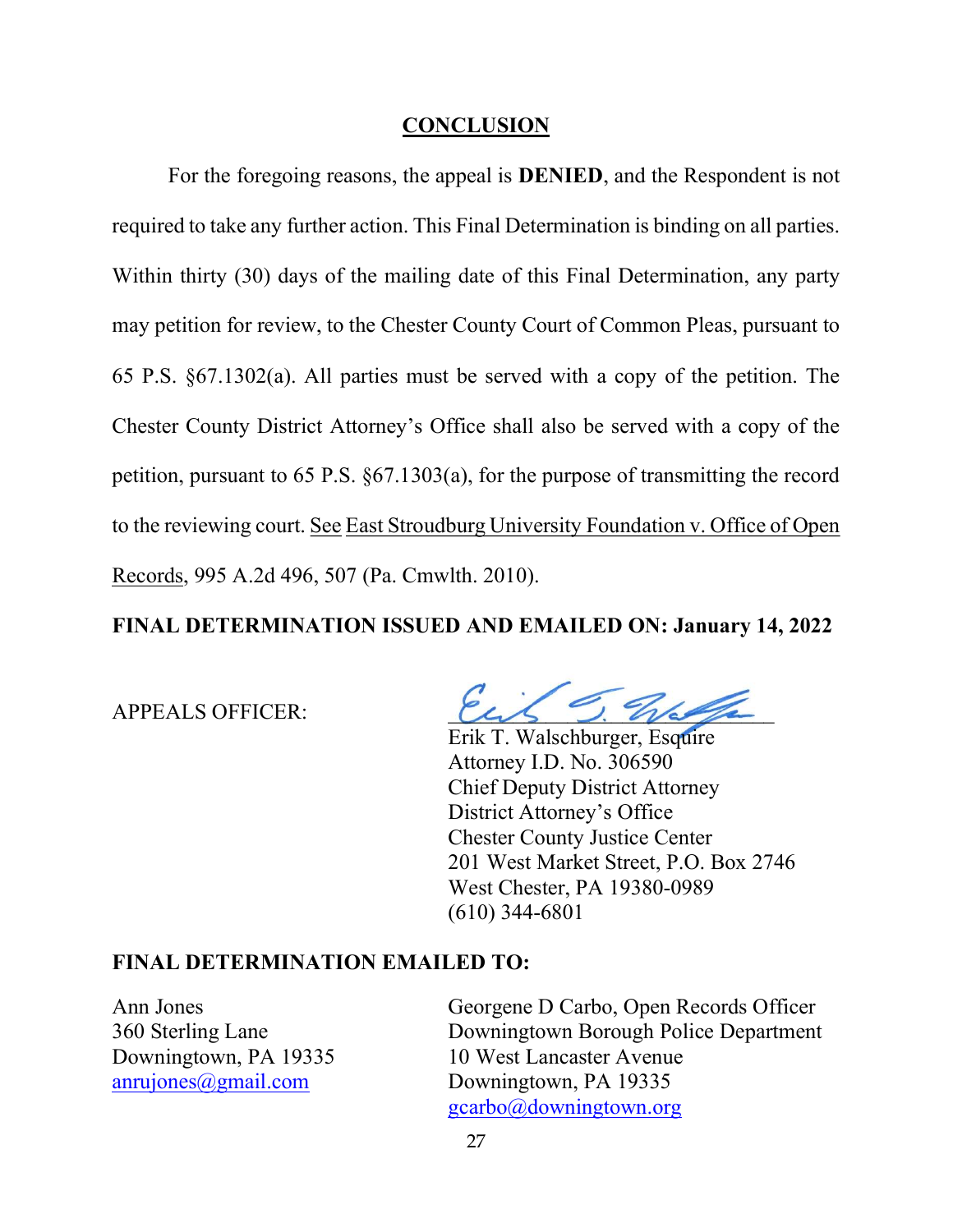T. Maxwell O'Keefe, Esquire Lamb | McErlane 24 E. Market Street, P.O. Box 565 West Chester, PA 19381 mokeefe@lambmcerlane.com